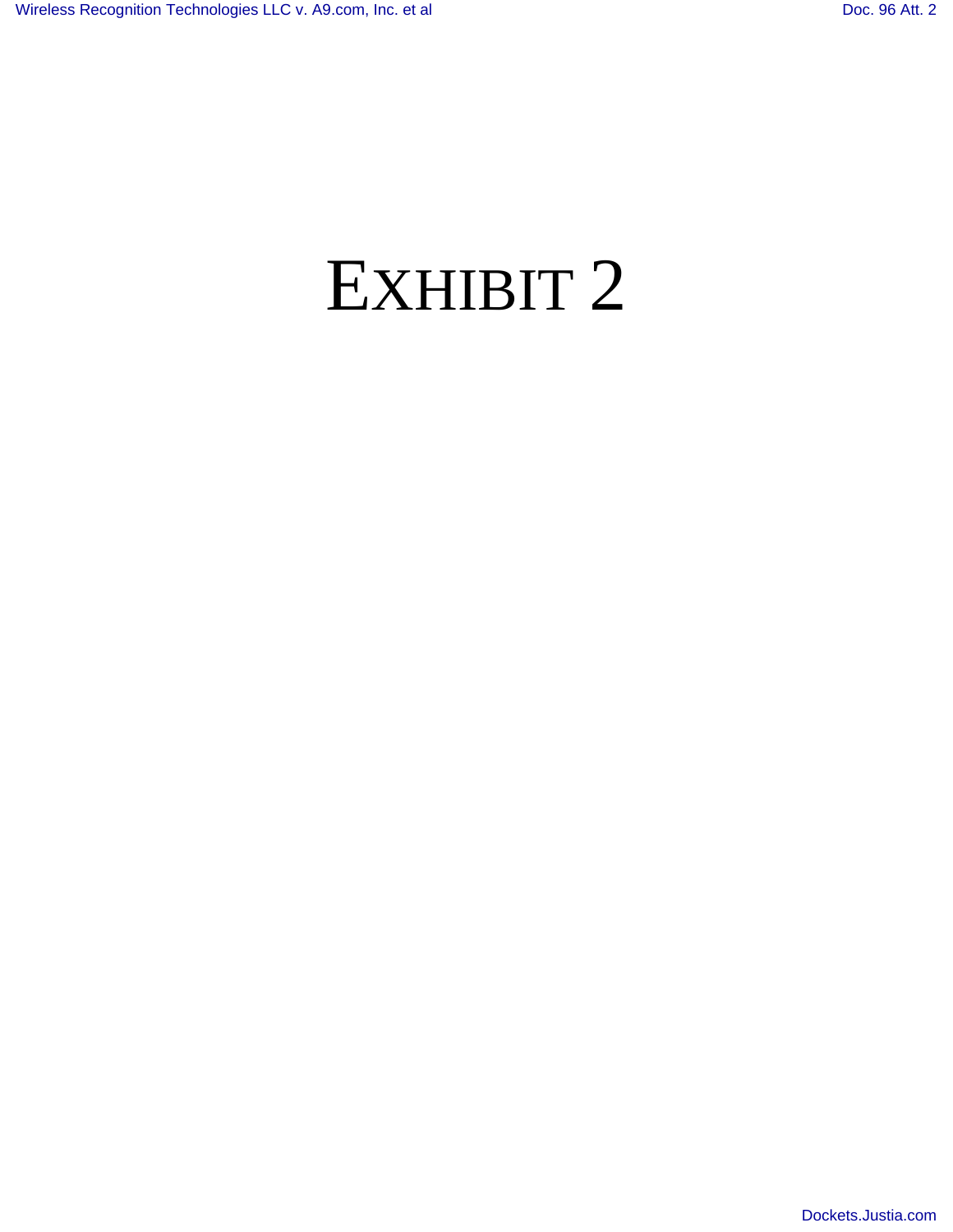#### **IN THE UNITED STATES DISTRICT COURT FOR THE EASTERN DISTRICT OF TEXAS MARSHALL DIVISION**

| C.A. No. 2:10-cv-00364-TJW-CE |                            |
|-------------------------------|----------------------------|
|                               | <b>JURY TRIAL DEMANDED</b> |
|                               |                            |

#### **[PROPOSED] STIPULATED PROTECTIVE ORDER**

This protective order ("Protective Order") is issued to expedite the flow of discovery materials, to facilitate the prompt resolution of disputes over confidentiality of discovery materials, to adequately protect information the parties are entitled to keep confidential, to ensure that only materials the parties are entitled to keep confidential are subject to such treatment, and to ensure that the parties are permitted reasonably necessary uses of such materials in preparation for and in the conduct of trial, pursuant to Fed. R. Civ. P. 26(c) and any other applicable rule of this Court. Unless modified or terminated pursuant to the terms contained in this Protective Order, this Protective Order shall remain in effect through the conclusion of the above-captioned case.

In support of this Stipulated Protective Order, the Court finds that:

a. Documents or information containing confidential research, development, proprietary and competitively sensitive business or commercial information or trade secrets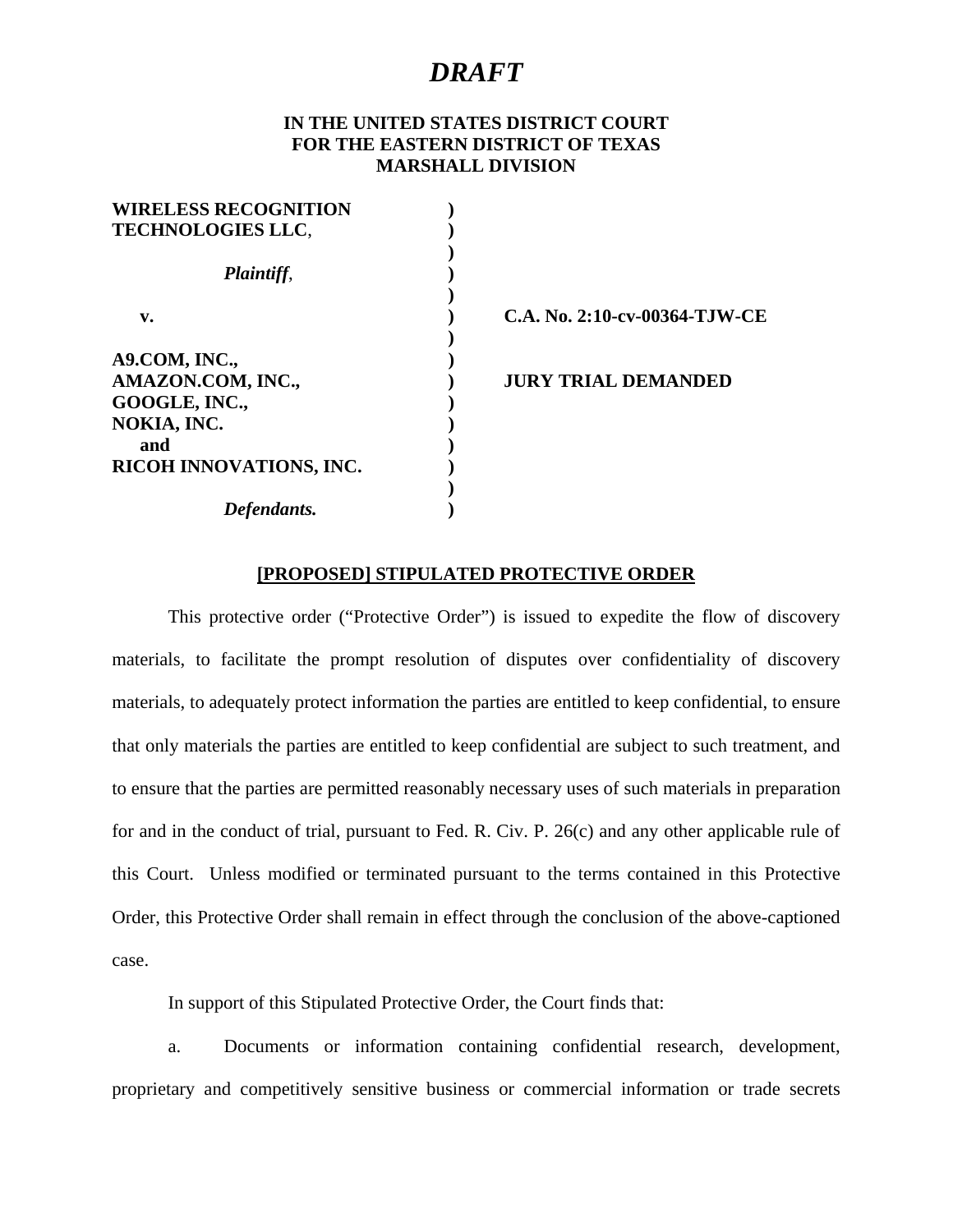("Confidential Information") that bear significantly on the parties' claims or defenses are likely to be disclosed or produced during the course of discovery in the above-captioned cases;

b. The parties to these litigations assert that public dissemination and disclosure of Confidential Information could injure or damage the party disclosing or producing the Confidential Information and could place that party at a competitive disadvantage; and

c. To protect the respective interests of the parties and to facilitate the progress of disclosure and discovery in these cases, the following Stipulated Protective Order should issue.

#### **IT IS THEREFORE ORDERED THAT**:

1. Designation of Certain Discovery Material. Documents, excerpts, summaries, pleadings, reports, declarations, affidavits, testimony, transcripts, physical objects, or other discovery material containing "Confidential" or "CONFIDENTIAL" Information (as defined in paragraph 2) disclosed, produced, or otherwise provided by any party in this litigation, and any non-party ("third party") from whom discovery is sought in connection with these actions, are referred to as "Protected Documents." Except as otherwise indicated below, all information, documents, or other discovery material designated by the producing party as CONFIDENTIAL, HIGHLY CONFIDENTIAL – OUTSIDE COUNSEL ONLY (or the variations of paragraph 2.c) or HIGHLY CONFIDENTIAL – SOURCE CODE and which are disclosed, produced, or otherwise provided to the attorneys for the other parties to these litigation matters are Protected Documents and are entitled to confidential treatment as described below.

2. Protected Documents shall not include: (a) published or publicly disseminated advertising materials; (b) materials that have been published to the general public; (c) documents that have been submitted to any governmental entity without request for confidential treatment or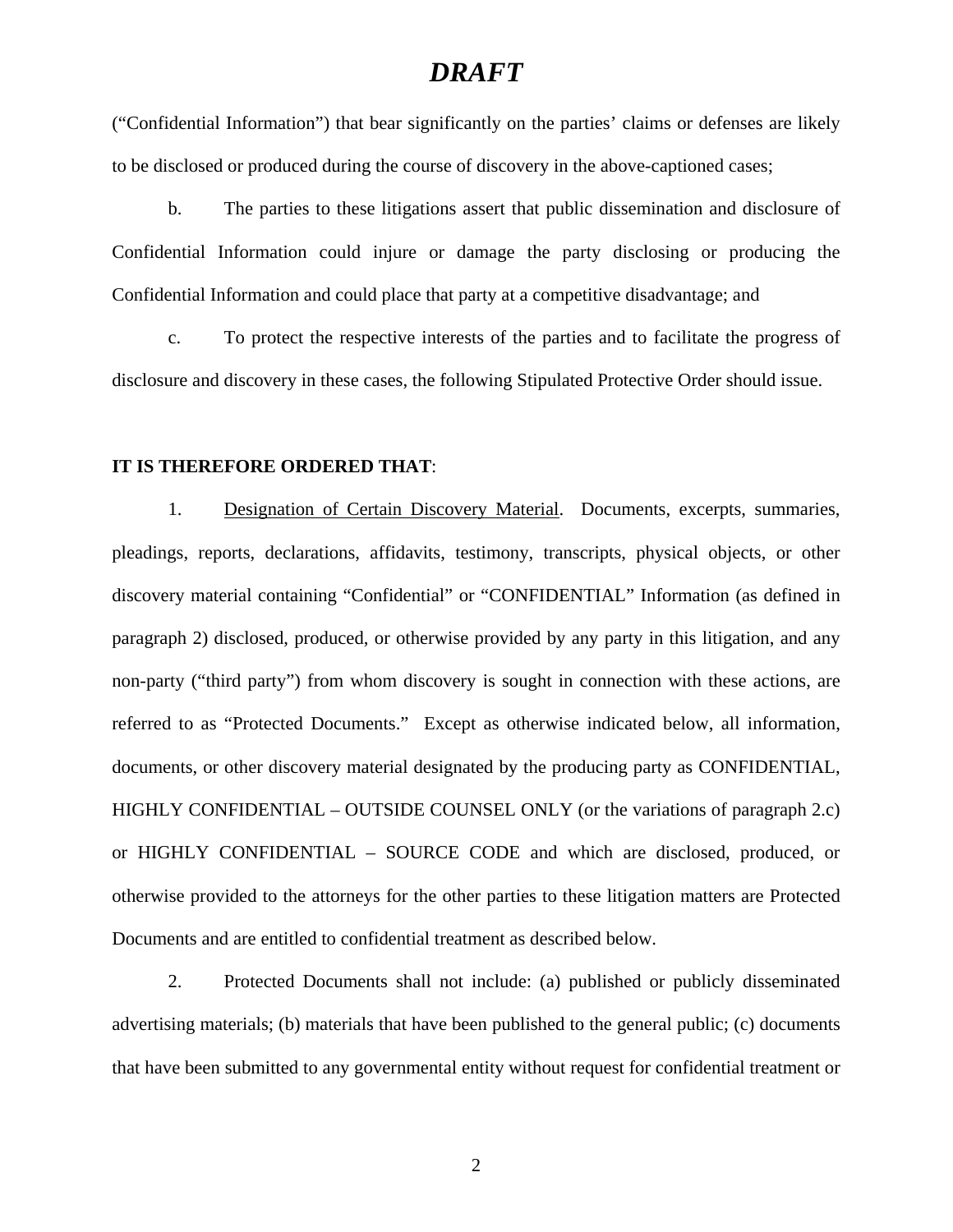that otherwise do not qualify for confidential treatment under applicable governmental laws or regulations; (d) any information that the receiving party can show by written records was already known to it prior to the disclosure, provided that it was either (i) received from the producing party and was not received under an obligation of confidentiality to the producing party, or (ii) received from a source who obtained the information lawfully and under no obligation of confidentiality to the producing party; (e) any information that the receiving party can show by written records was received by it after the disclosure from a source who obtained the information lawfully and under no obligation of confidentiality to the producing party; (f) any information that the receiving party can show was independently developed by it after the time of disclosure by personnel who did not have access to the producing party's Confidential information.

a. A party may designate as CONFIDENTIAL those materials which that producing party in good faith believes constitute Confidential Information that is used by it in, or pertaining to, its business, which information is not generally known and which that party would normally not reveal to third parties or, if disclosed, would require such third parties to maintain in confidence. Protected Documents shall qualify for the CONFIDENTIAL designation if such Protected Documents comprise information that: (i) has not been made public; (ii) includes trade secret or other confidential research, development, or commercial information the disclosure of which the disclosing party reasonably believes could cause harm to the business operations of the disclosing party or provide improper business or commercial advantage to others; (iii) is protected by a right to privacy under federal or state law or any other applicable privilege or right related to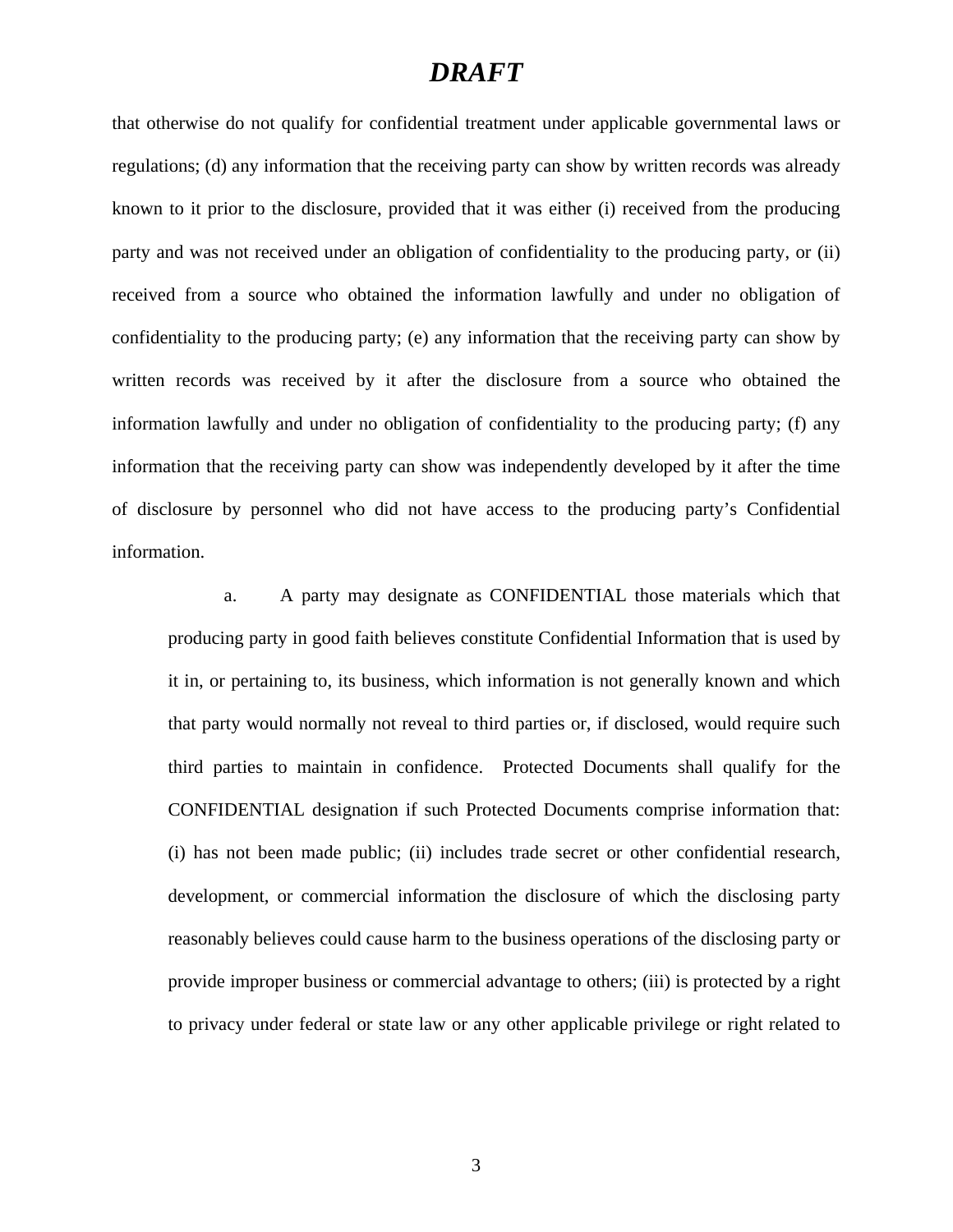confidentiality or privacy; and (iv) has not been marked or otherwise designated CONFIDENTIAL — OUTSIDE COUNSEL ONLY (or the variations of paragraph 2.c).

b. Any highly confidential information may be designated as HIGHLY CONFIDENTIAL – OUTSIDE COUNSEL ONLY (or the variations of paragraph 2.c). Protected Documents shall qualify for the HIGHLY CONFIDENTIAL – OUTSIDE COUNSEL ONLY (or the variations of paragraph 2.c) designation if such Protected Documents satisfy the definition of paragraph 2.a hereinabove, and further comprise: (i) non-public technical information, including schematic diagrams, manufacturing and engineering drawings, engineering notebooks, specifications, research notes and materials, technical reference materials, and other non-public technical descriptions and/or depictions of the relevant technology; (ii) non-public damage-related information (e.g., the number of products sold, total dollar value of sales products, and profit margins); (iii) non-public financial information; (iv) customer lists; (v) business and/or marketing plans; (vi) price lists and/or pricing information; (vii) license or settlement agreements; and (viii) information obtained from a nonparty pursuant to a current confidentiality or other type of non-disclosure agreement ("NDA").

c. Protected Documents designated CONFIDENTIAL should be so identified at the time of service of such Protected Documents by including on each page, or on the front page of each document, the legend "**CONFIDENTIAL**." Protected Documents designated HIGHLY CONFIDENTIAL – OUTSIDE COUNSEL ONLY (or the variations set forth in this paragraph 2.c) should be so identified at the time of service of such Protected Documents by including on each page, or on the front page of each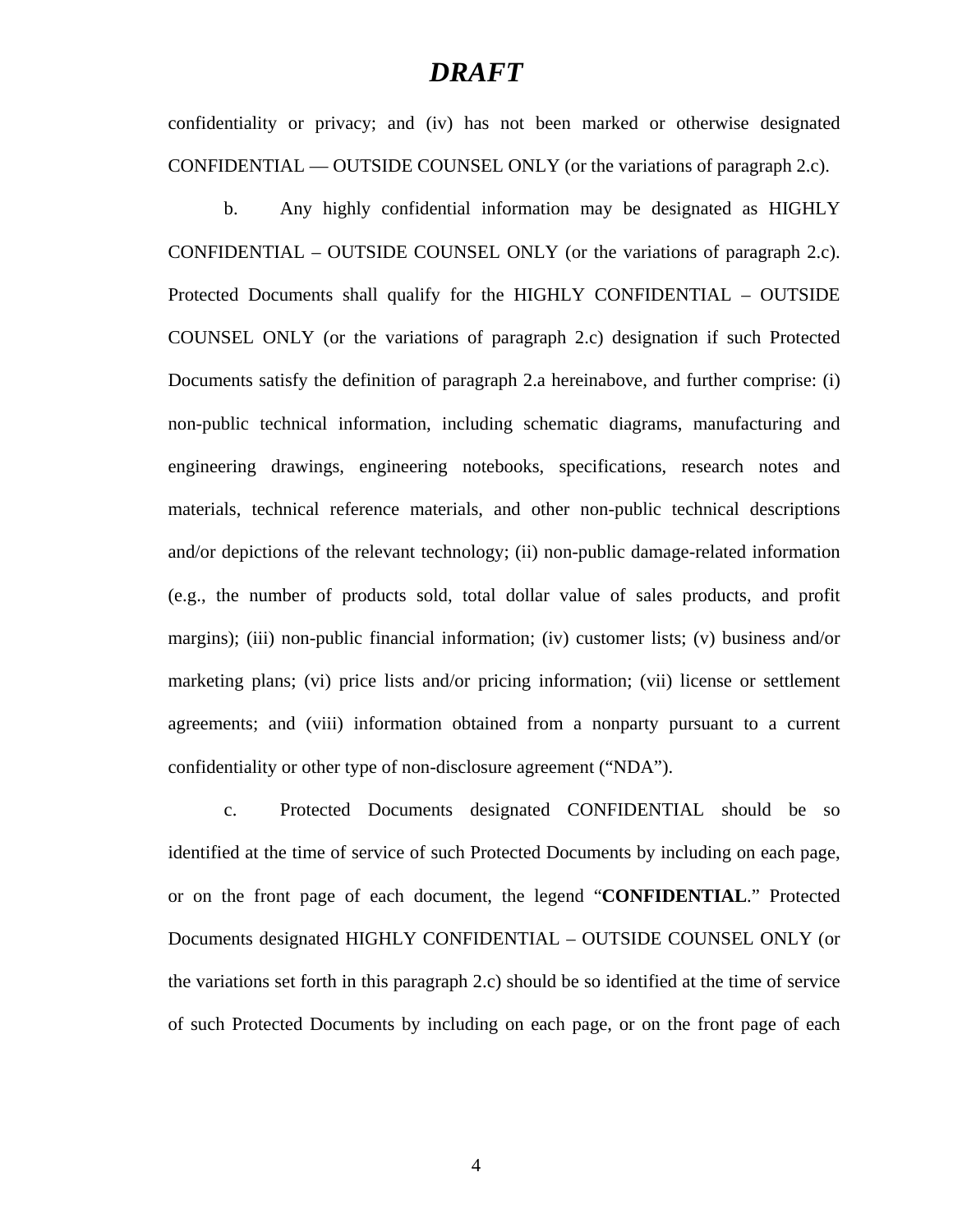document, any of legends "**HIGHLY CONFIDENTIAL**," "**OUTSIDE COUNSEL ONLY**," or "**HIGHLY CONFIDENTIAL – OUTSIDE COUNSEL ONLY**."

d. Any documents (including physical objects) made available for inspection prior to the production of copies of items selected by the requesting party shall initially be considered, as a whole, designated CONFIDENTIAL (unless otherwise designated at the time of inspection) and shall be subject to this Order. Thereafter, the producing party shall have a reasonable time to review and designate any requested documents as CONFIDENTIAL, HIGHLY CONFIDENTIAL – OUTSIDE COUNSEL ONLY (or the variations of paragraph 2.c), or HIGHLY CONFIDENTIAL SOURCE CODE prior to furnishing copies to the receiving party.

3. Challenge to Designation/No Obligation to Challenge. At any time after the delivery of Protected Documents, counsel for the party or parties receiving the Protected Documents may challenge the confidential designation of one or more Protected Documents by providing written notice thereof to counsel for the party disclosing or producing the Protected Documents. If, after conferring, the parties cannot reach agreement concerning the matter within ten (10) business days after the receipt of the notice, then the party requesting the de-designation of particular items may file and serve a motion for a further order of this Court directing that the designation shall be so removed. On any such motion, the burden of proof shall lie with the producing party to establish that the information is, in fact, properly designated as CONFIDENTIAL, HIGHLY CONFIDENTIAL – OUTSIDE COUNSEL ONLY (or the variations of paragraph 2.c) or HIGHLY CONFIDENTIAL – SOURCE CODE information. No party shall be obligated to challenge the propriety of any designation, and failure to do so shall not preclude a subsequent challenge to the propriety of such designation.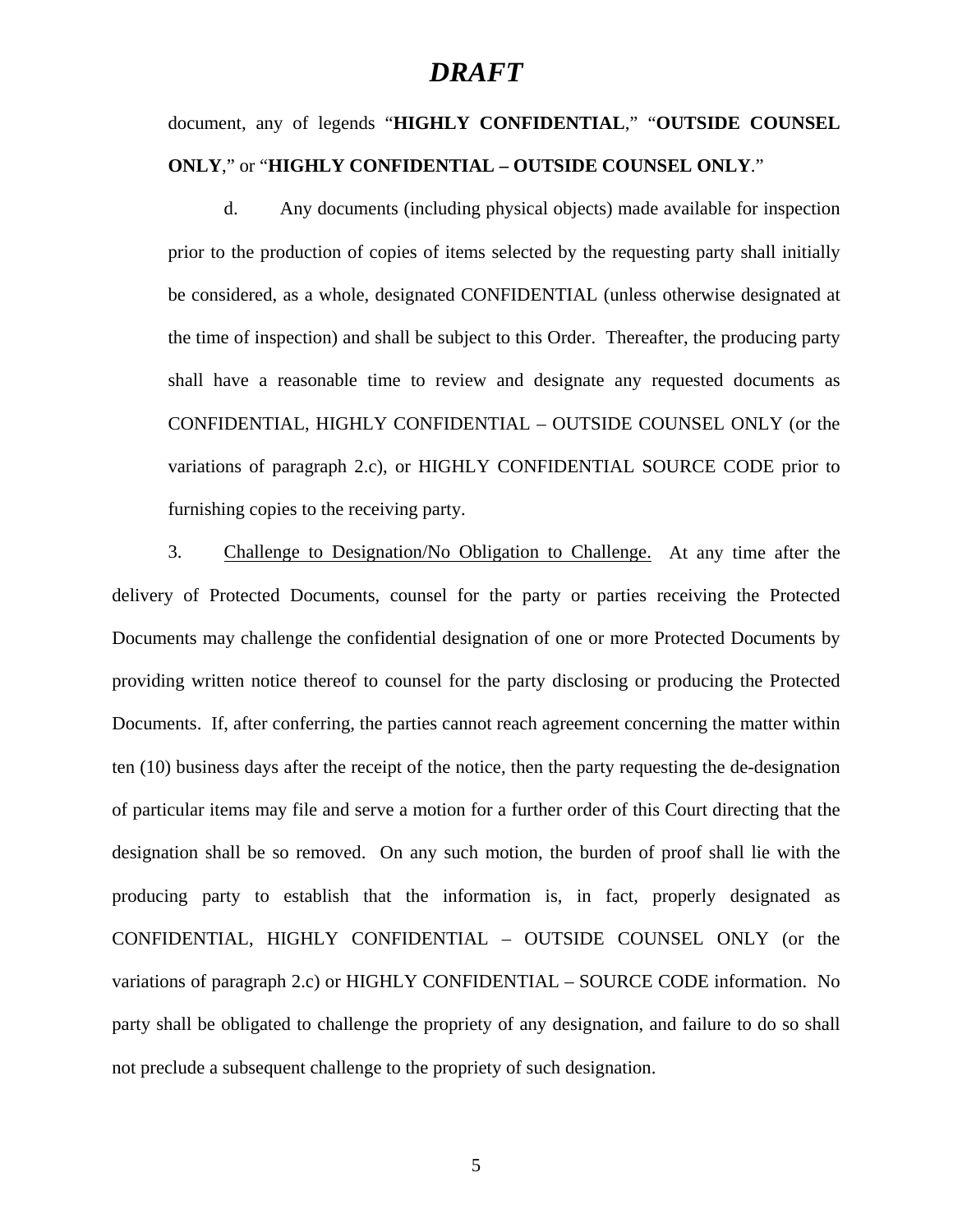4. Access to Protected Documents. All Protected Documents are entitled to confidential treatment pursuant to the terms of this Protective Order until and unless the parties formally agree in writing to the contrary or a contrary determination is made by the Court as to whether a Protected Document is entitled to confidential treatment. Protected Documents and any information contained therein shall not be used or shown, disseminated, or in any way communicated to anyone for any purpose whatsoever, except for use in the above-captioned cases.

5. Subject to the limitations set forth in this Protective Order, Protected Documents and any information contained therein shall be disclosed only to the following persons ("Qualified Persons"):

a. Outside counsel of record in the above-captioned cases;

b. Employees of such counsel (excluding experts and investigators) and outside vendors, including e-discovery, graphics, animation, translation, and jury consultant vendors but not including mock jurors, assigned to and necessary to assist such counsel in the preparation and trial of these actions, provided such outside vendors agree to maintain the confidentiality of documents pursuant to this Protective Order by signing the Agreement attached hereto as Exhibit A;

c. The Court (including clerks, other Court personnel, and jury members);

d. Independent experts or consultants (including non-testifying experts or consultants) that are disclosed and qualified pursuant to the terms of paragraph 25 below;

e. Only with respect to Protected Documents designated "CONFIDENTIAL", for each party, two (2) in-house counsel or in-house personnel of an in-house legal department whose daily responsibilities focus on legal issues and who are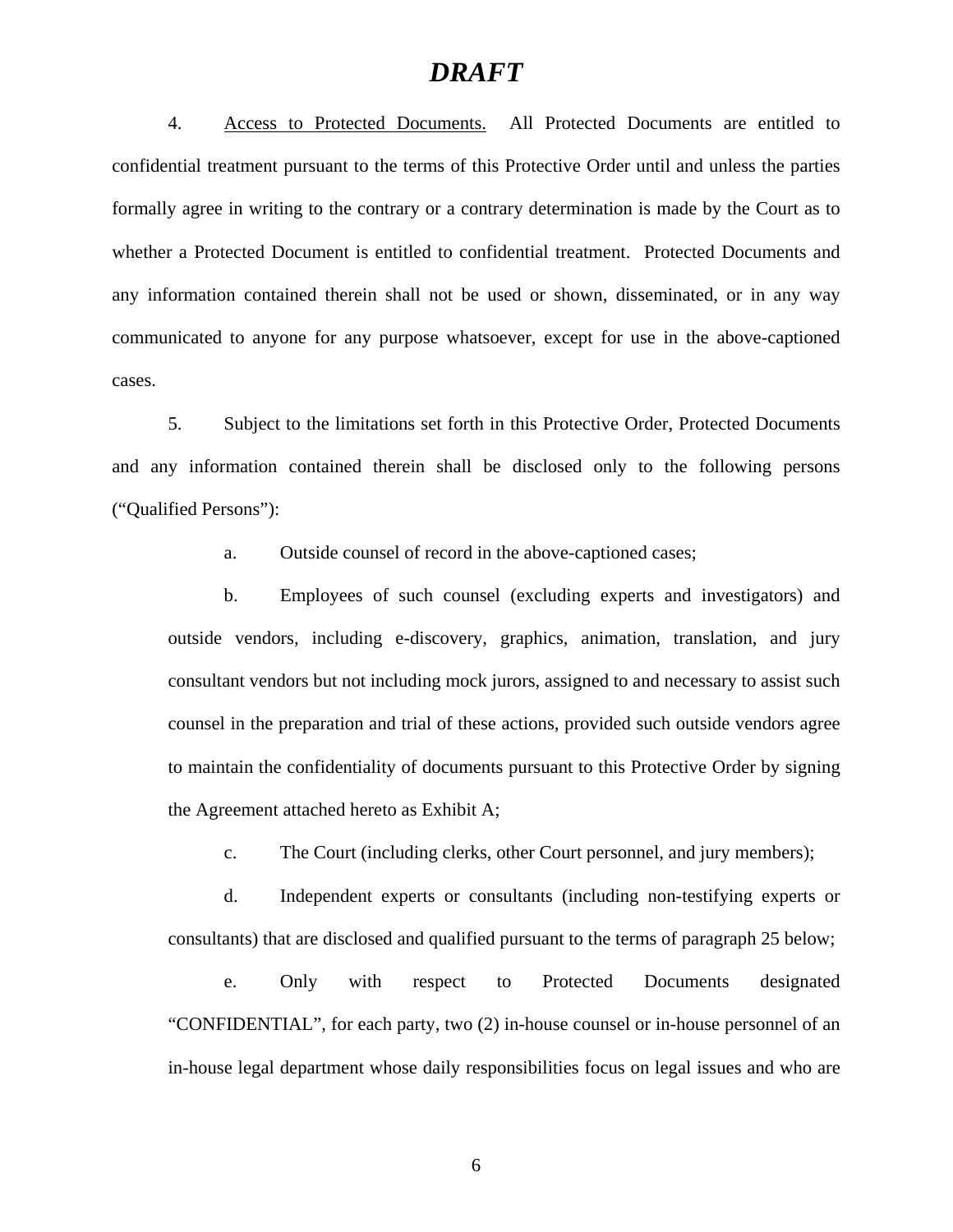not involved in product development or competitive decision making, provided that such in-house counsel or in-house personnel have responsibility for managing this litigation and sign the Agreement attached hereto as Exhibit A, subject to the remaining terms of this section;

f. Any court reporter (other than Court personnel referenced in paragraph 5.c above) or videographer present in his or her official capacity at any hearing, deposition, or other proceeding in this action, provided that such court reporter or videographer agree to maintain the confidentiality of documents pursuant to this Protective Order by signing the Agreement attached hereto as Exhibit A;

g. Any person who is identified as an author or recipient, including receipt by copy, of any document, information therein or tangible medium. Such persons shall be considered "Qualified Persons" solely with respect to the specific document, information therein, or tangible medium; and

h. Witnesses for the party producing the document, who have access in the course of their employment to the document, and who are being examined on the subject of the document. Parties reserve the right to object and move for protective order to prevent the disclosure of document(s) to a witness, should such disclosure violate a corporate policy precluding the witness from gaining access to the document(s).

Except that, paragraph 5.e above shall not apply to Protected Documents designated HIGHLY CONFIDENTIAL – OUTSIDE COUNSEL ONLY (or the variations of paragraph 2.c) or HIGHLY CONFIDENTIAL – SOURCE CODE. Notwithstanding the foregoing, Protected Documents designated HIGHLY CONFIDENTIAL – OUTSIDE COUNSEL ONLY (or the variations of paragraph 2.c) that consists of financial information relating to the Accused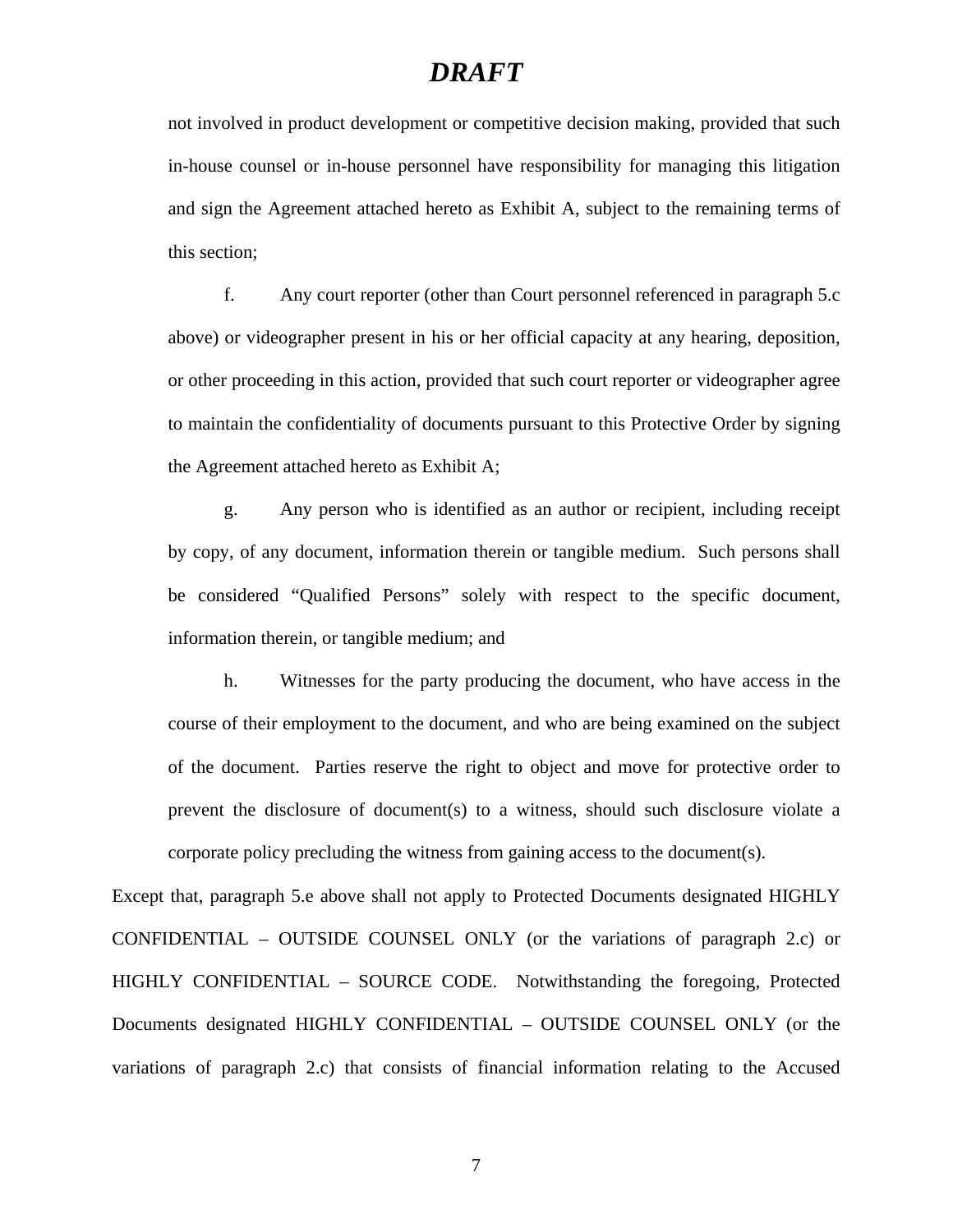Instrumentalities and not technical information, may be accessed by and disclosed to the individuals listed in paragraph 5.e., provided that such individuals are counsel being members of at least one state bar in good standing. In addition, any Protected Documents designated by a Defendant shall not be provided by the Plaintiff to any other Defendant or Defendants' counsel absent explicit agreement from the Defendant designating such information. Counsel for a party may give advice and opinions to his or her client regarding this case based on his or her evaluation of documents and information designated CONFIDENTIAL or HIGHLY CONFIDENTIAL – OUTSIDE COUNSEL ONLY (or the variations of paragraph 2.c) received by the party — provided that such rendering of advice and opinions shall not directly reveal the content of such Protected Documents and any information contained therein except by prior written agreement with counsel for the producing party. Protected Documents and any information contained therein shall be used solely for the purposes of above-captioned case and any appeal(s) of this action.

6. Protected Documents designated HIGHLY CONFIDENTIAL – SOURCE CODE shall be provided with the following further protections:

a. HIGHLY CONFIDENTIAL – SOURCE CODE includes human-readable programming language text that defines software, firmware, or electronic hardware descriptions (hereinafter referred to as "source code"). Text files containing source code shall hereinafter be referred to as "source code files." Source code files include, but are not limited to files containing source code written in C, C++, Java, assembler, VHDL, Verilog, SQL, and similar programming languages. Source code files further include "make" files, "include" files, script files, "link" files, and other human-readable text files used in the generation and/or building of software directly executed on a microprocessor,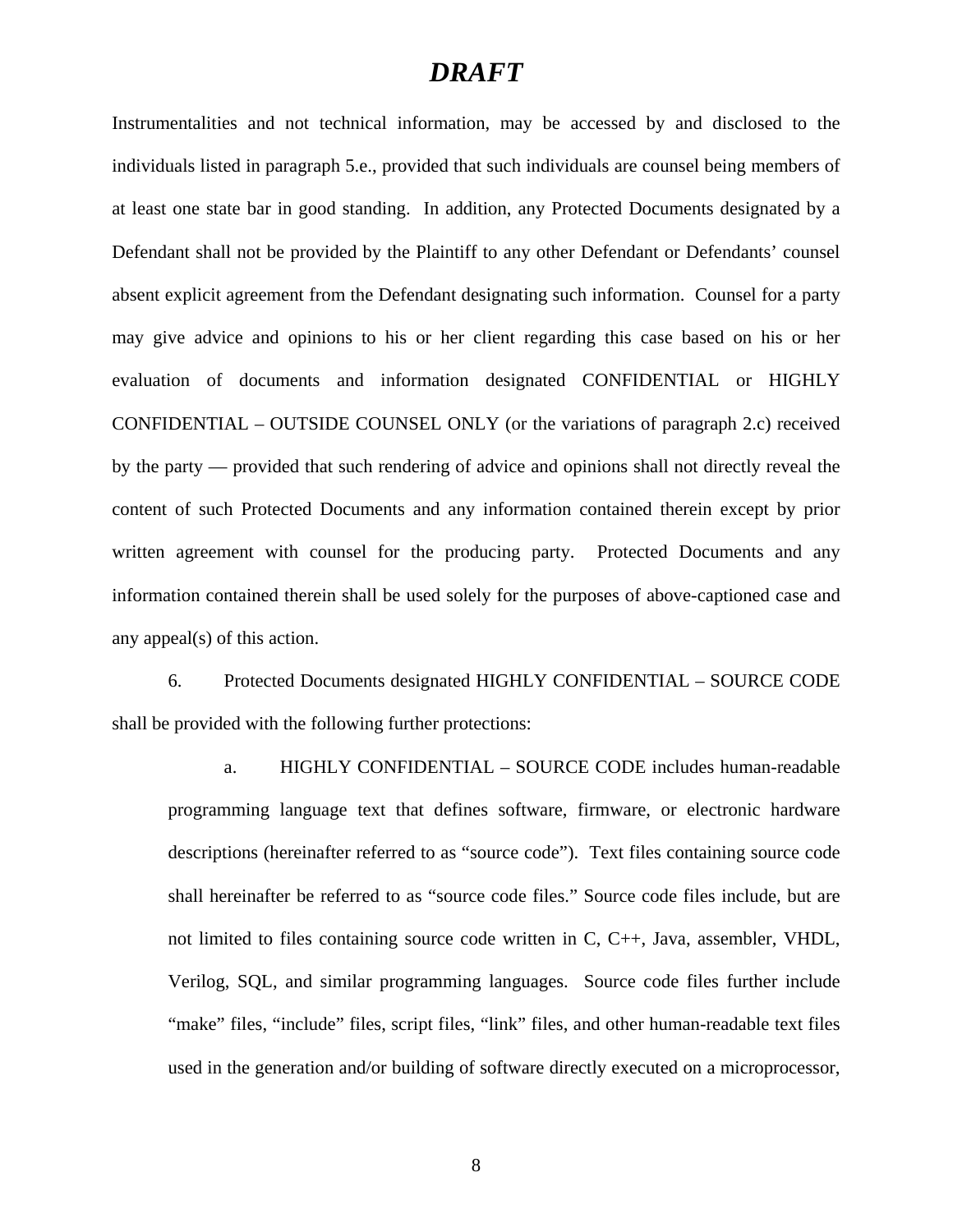microcontroller, or digital signal processor (DSP). Source code does not include binary executable files and object code files, nor does it include tools such as compilers or  $linkers<sup>1</sup>$ 

b. Treatment of Source Code. To the extent that any party wishes to obtain access to Confidential Information designated as HIGHLY CONFIDENTIAL – SOURCE CODE, the following procedures shall apply:

i. The producing party shall make all relevant and properly requested source code available for inspection on a stand-alone, non-networked, personal computer running a reasonably current version of the Microsoft Windows operating systems ("Source Code Computer"). The Source Code Computer shall be locked down so that additional peripheral devices cannot be connected to the Source Code Computer by the Receiving Party, except that the Computer shall be connectible to a printer and a device capable of temporarily storing electronic copies (e.g., flash drive) solely for the limited purposes provided in this paragraph 6. Should it be requested by receiving party, the Source Code Computer shall be configured by the producing party to run other mutually agreed upon operating systems, such as Linux, and software utilities, which will allow counsel and experts to view, search, or analyze the source code; provided that such utilities are reasonable and non-destructive to the source code. The producing party shall provide the receiving party with information explaining how to start, log on to, and operate the Source Code Computer in order to access the produced source

 $\overline{a}$ 

<sup>1</sup> The parties agree that binary executable files, object code files, compilers, and linkers do not need to be produced. To the extent binary executable files and object code files are required to be produced, they shall be afforded the same protection as other "Source Code" defined in this section.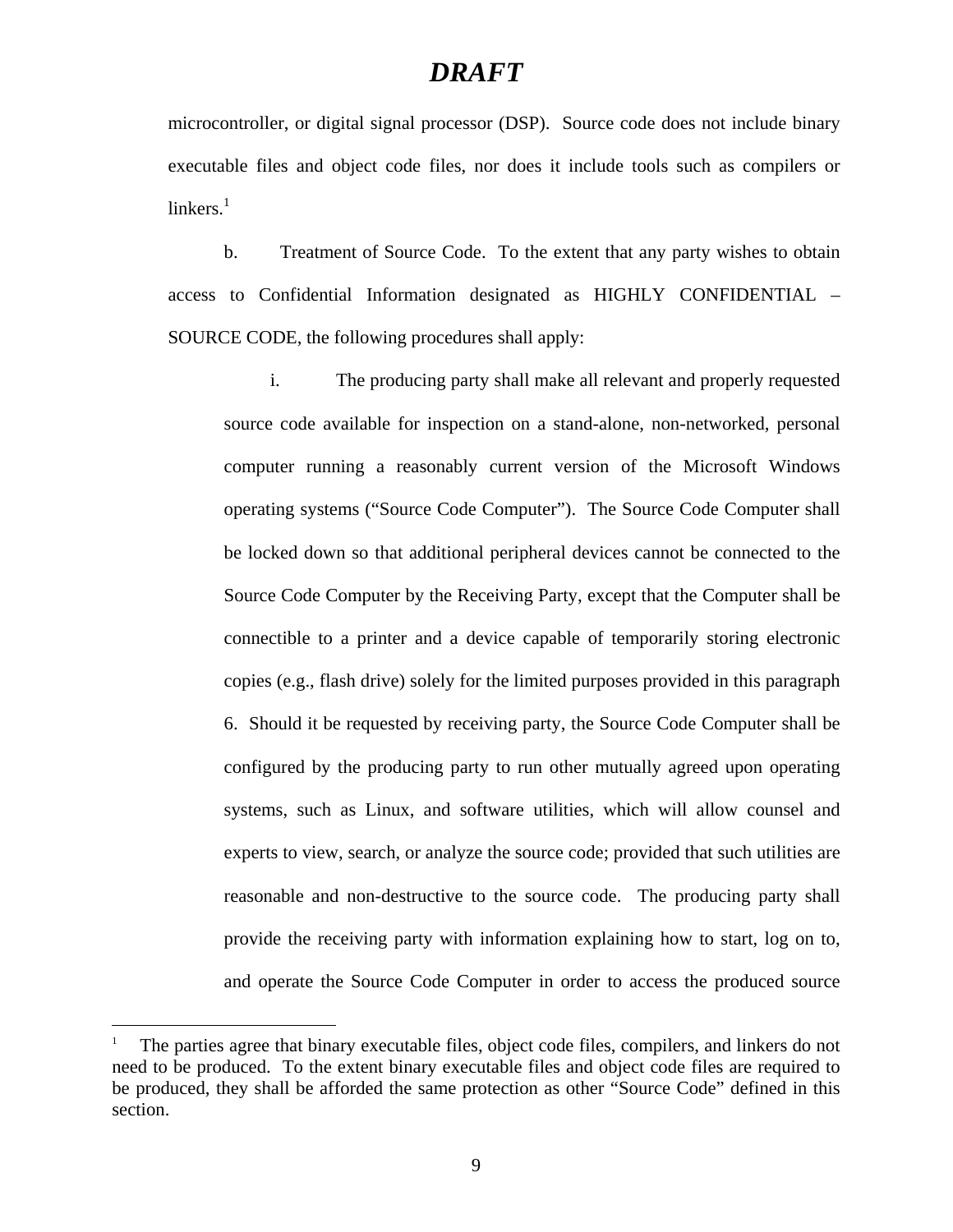code thereon in a user-friendly manner. If the receiving party shall be unable to operate the Source Code Computer to review the source code in a timely manner, the producing party shall provide in a timely and efficient manner the help of personnel with appropriate technical expertise to assist the receiving party.

ii. The producing party shall make the source code available electronically and in text searchable format on the Source Code Computer in a secure room at either: (1) the U.S. offices of outside counsel for the producing party; or (2) a secure facility in the U.S. selected by the producing party. The producing party need not produce source code in executable format absent further agreement of the parties or order of the Court. The parties agree to cooperate in good faith such that maintenance of and access to the producing party's source code at the foregoing locations shall not unreasonably hinder the receiving party's ability to efficiently and effectively conduct the prosecution or defense of this action.

iii. In order to verify that its source code has not later been altered, the producing party may benchmark the materials before they are provided, but shall not install any keystroke or other monitoring software on the Source Code Computer.

iv. If the producing party has additional reasonable security precautions which are not unduly burdensome on the receiving party's time and resources, the receiving party shall comply with such security precautions. If the parties cannot reach agreement on such additional security provisions, either party may request the Court to intervene on the matter.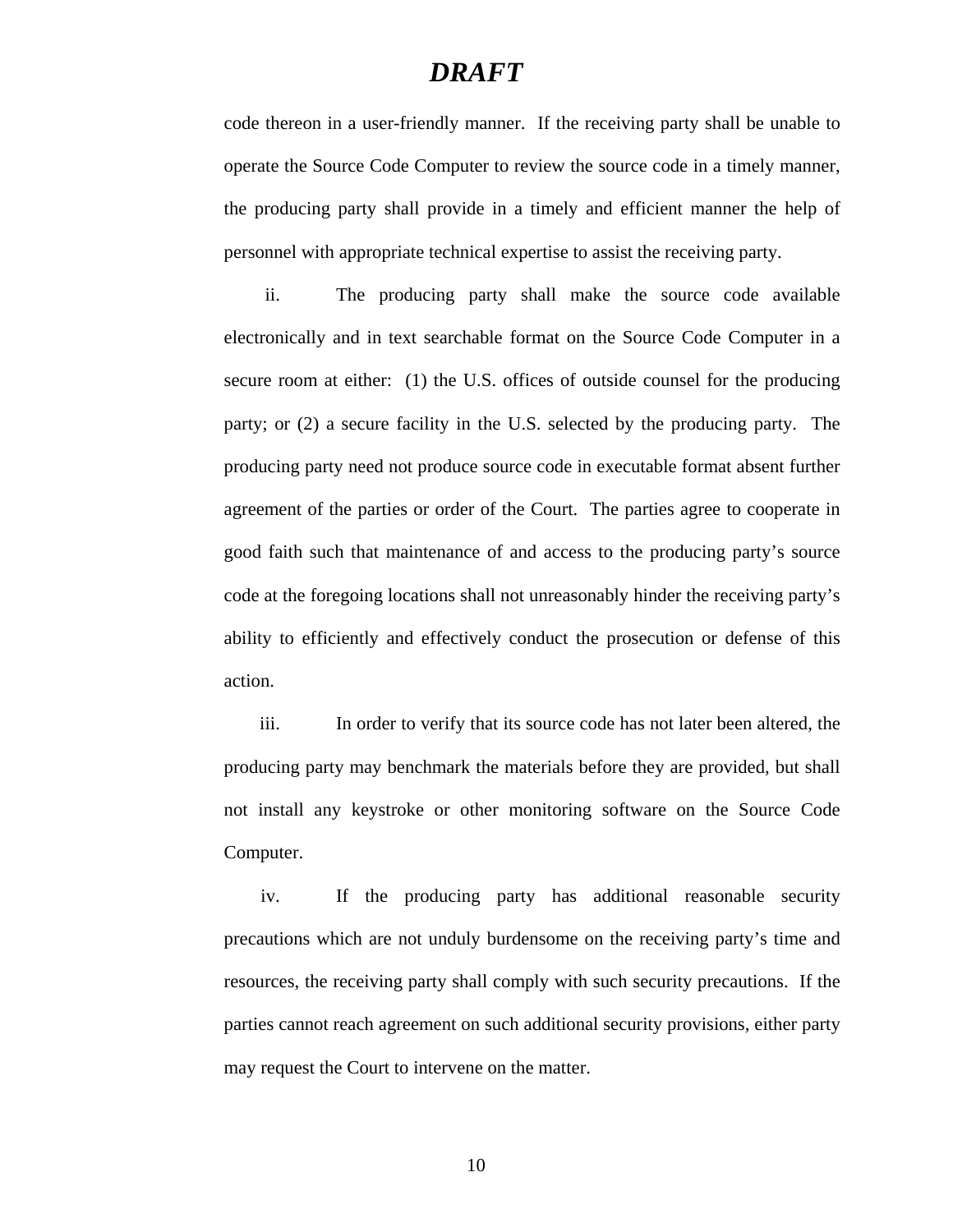v. The Source Code Computer shall be made available to a receiving party for the inspection of source code upon reasonable request from 8 am to 6 pm local time, Monday through Friday (excluding holidays), and other days and/or times, upon reasonable request until the close of discovery in this action. Access after hours shall be permitted only on three (3) business days advanced written notice absent exigent circumstances.

vi. The source code is to be treated as HIGHLY CONFIDENTIAL— SOURCE CODE, and the receiving party may not disclose the source code or the content of the source code to anyone who has not undertaken to abide by the Protective Order. No employee of the receiving party may access or obtain the source code. In no case shall any information designated as HIGHLY CONFIDENTIAL – SOURCE CODE by a Defendant be provided to any other Defendant or Defendant's counsel by any party or counsel absent explicit agreement from the party designating the information.

vii. No more than three (3) individuals who qualify under paragraph 5.a or paragraph 5.d, above, for the receiving party, may have access to the Source Code Computer. In addition, no more than five (5) additional attorneys and/or experts who qualify under paragraph 5.a or paragraph 5.d, above, for the receiving party, may have access to printed copies of any portion of the producing party's source code. For each day that counsel for the receiving party requests a review of the Source Code Computer, it must give at least two (2) business days (and at least 48 hours) notice to the counsel for the producing party that it will be sending individual(s) authorized to review the source code made available on the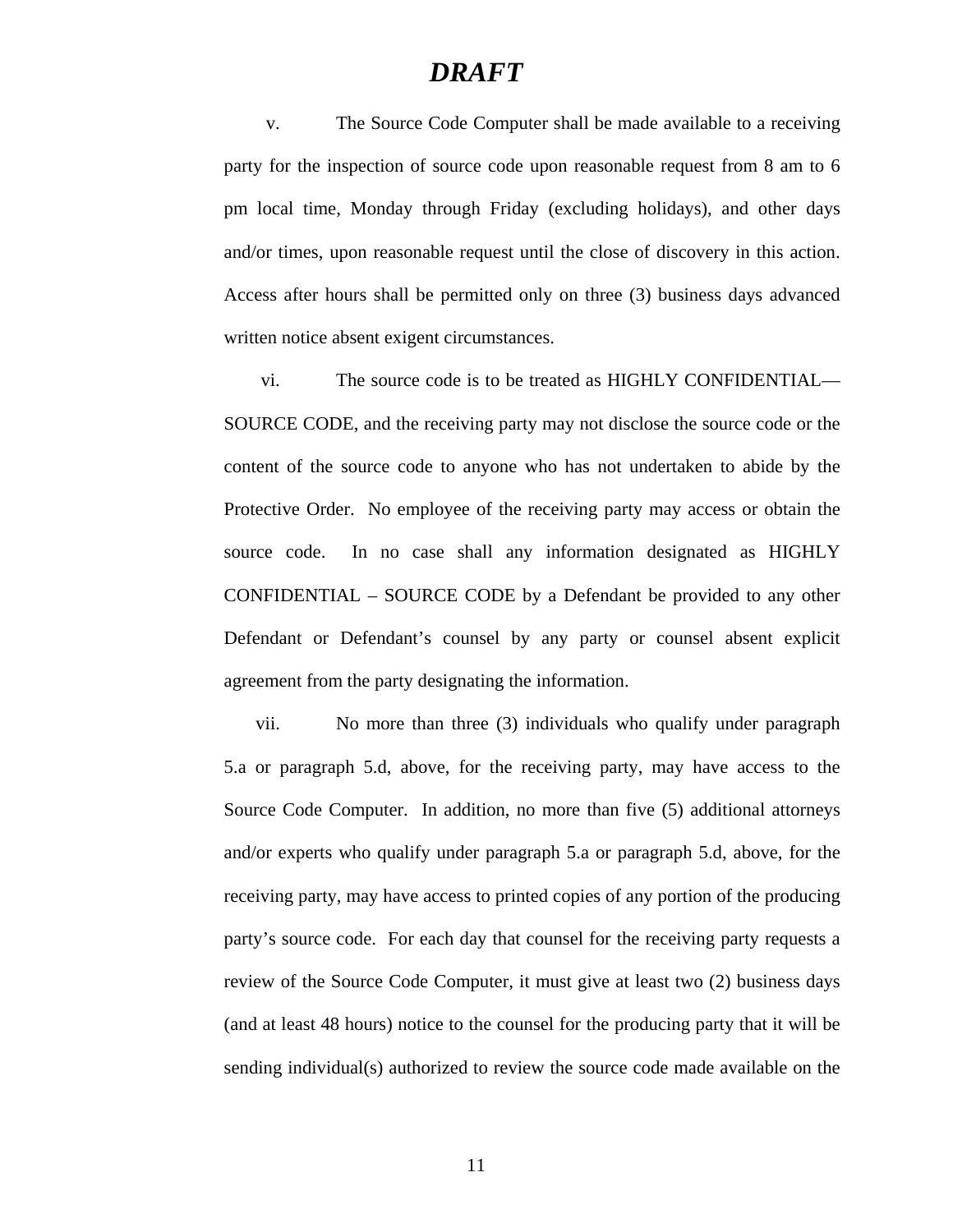Source Code Computer. The receiving party shall identify all individuals who will be given access to the source code at least ten (10) business days prior to any inspection, during which time the producing party may object to providing source code access to any persons so identified, provided that access will not be unreasonably denied. If an objection to an individual is made by the producing party, it will be the burden of the requesting party to prove that individual should be authorized to inspect the producing party's source code.

viii. Proper identification of all authorized persons shall be provided prior to any access to the secure facility or the Source Code Computer. Proper identification is hereby defined as a photo identification card sanctioned by the government of a U.S. state, by the United States federal government, or by the nation state of the authorized person's current citizenship. Access to the secure facility or the Source Code Computer may be denied, at the discretion of the producing party, to any individual who fails to provide proper identification.

ix. The Source Code Computer shall be equipped with a functioning, high-speed printer to print copies of the source code on watermarked pre-Bates numbered paper, which shall be provided by the producing party. Counsel for the producing party will keep the originals of these printed documents, and copies shall be made for counsel for the receiving party on watermarked paper either at the time they are requested (if less than 50 pages) or within 48 hours (if more than 50 pages). Counsel for the receiving party may request up to five (5) copies of printed source code.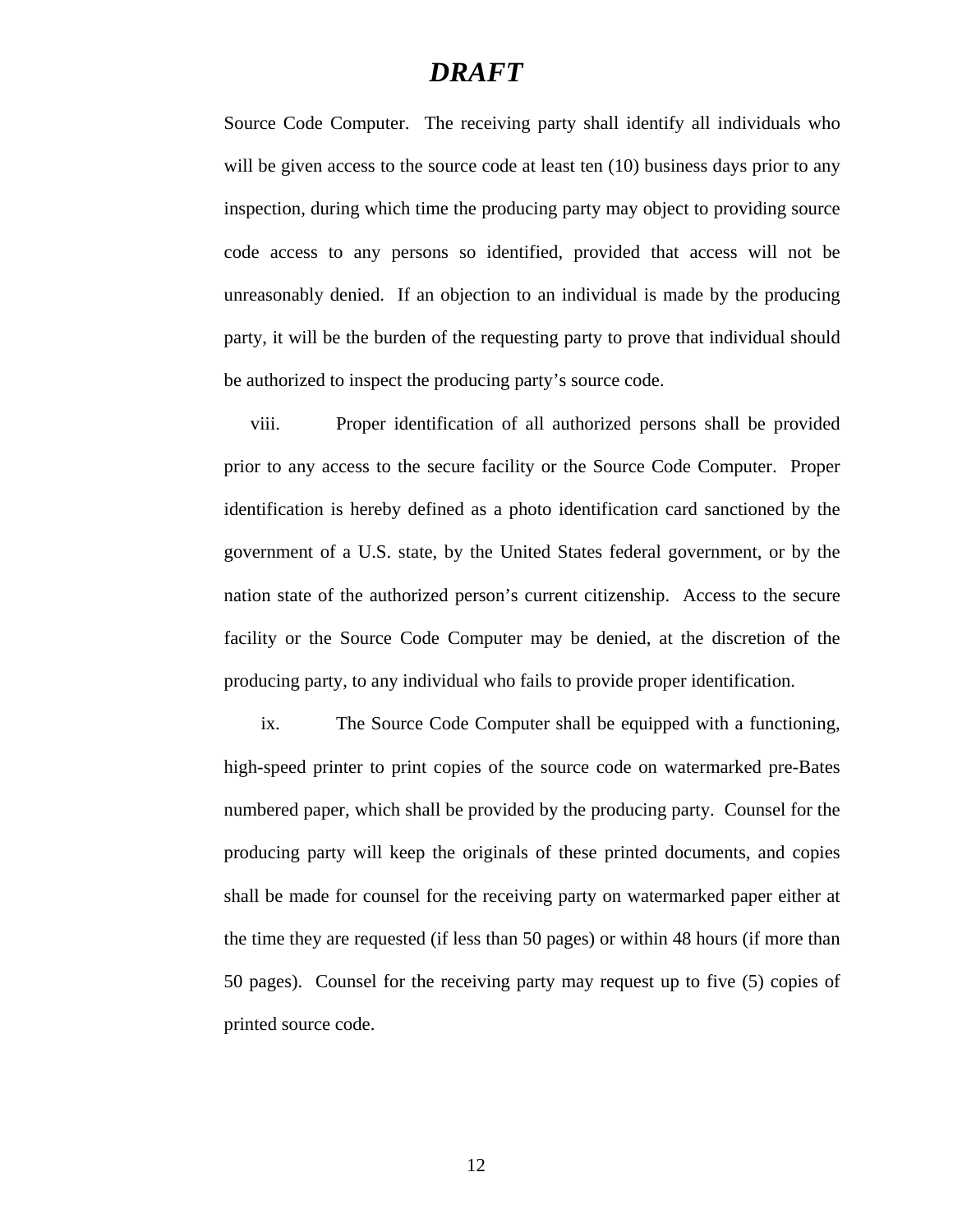x. The receiving party's outside counsel of record, experts or consultants shall maintain and store any paper copies of the source code or any notes, analyses, or descriptions of source code at their offices in a manner that prevents duplication of or unauthorized access to the source code, including without limitation, storing the source code in a secure locked area when not in use.

xi. Any person or entity who obtains access to the source code or the contents thereof pursuant to this Order shall not make any copies, duplicates, extracts, summaries or descriptions of such material or any portion thereof except as may be reasonably necessary in the litigation of this action. Any such copies, duplicates, extracts, summaries or descriptions shall be classified HIGHLY CONFIDENTIAL – SOURCE CODE and subject to all of the terms and conditions of this Order.

xii. Any person or entity who obtains access to the source code or the contents thereof pursuant to this Order shall not make any electronic copies of such material or any portion thereof except as may be reasonably necessary in the litigation of this action. Any such electronic copies shall be subject to all of the terms and conditions of this Order. The communication and/or disclosure of electronic versions of the source code shall at all times be limited to individuals who are authorized to see source code under the provision of this Protective Order. Additionally, all copies must be labeled HIGHLY CONFIDENTIAL – SOURCE CODE.

xiii. Reserved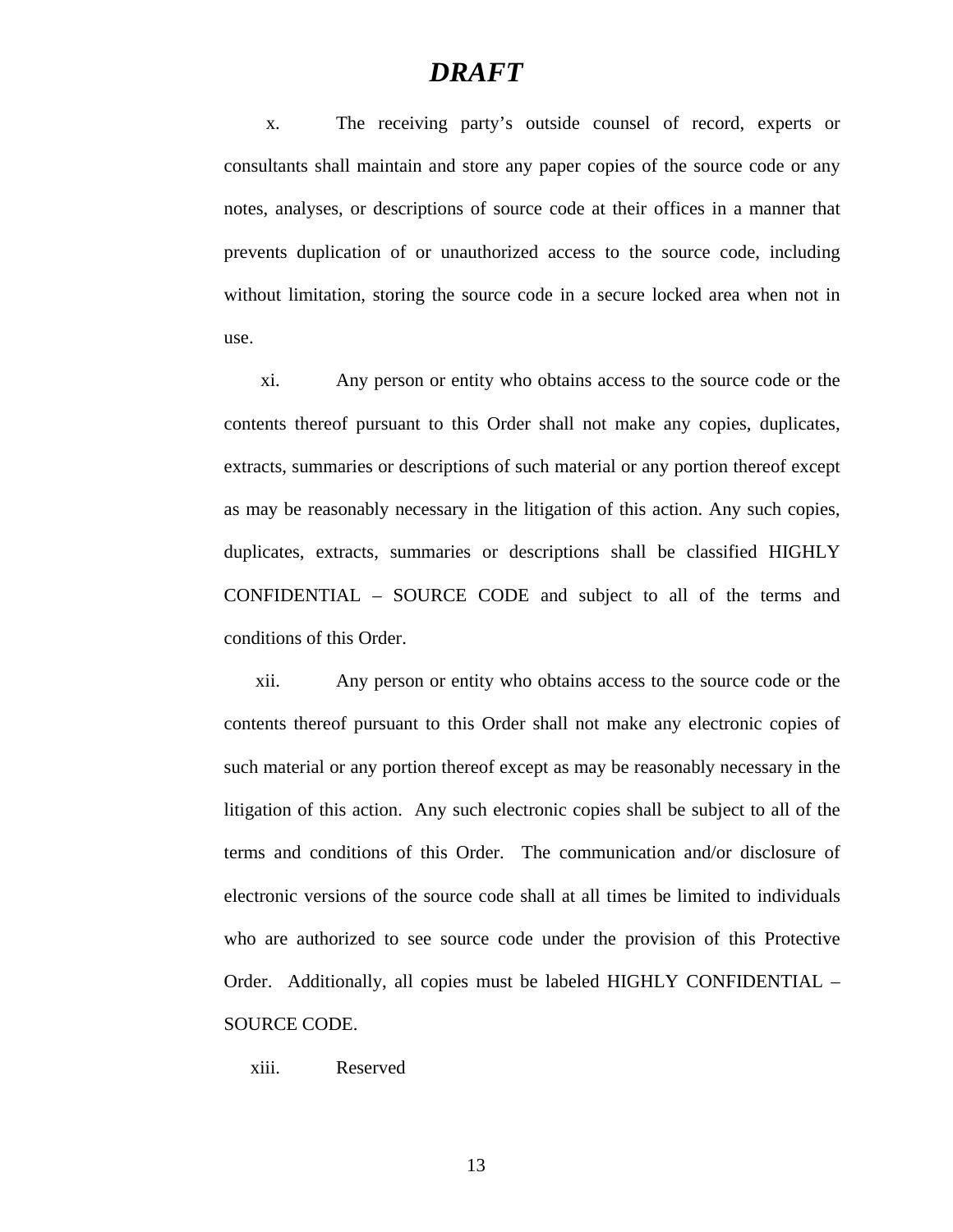xiv. The receiving party's counsel shall keep a log of all copies of source code in its possession or in the possession of its retained experts or consultants, including the names of each recipient of any hard copy of the source code and when it was provided to that person.

xv. Reserved

xvi. Access to and review of the source code shall be strictly for the purpose of investigating the claims and defenses at issue in the above-captioned cases. No person shall review or analyze any source code for purposes unrelated to these cases, nor may any person use any knowledge gained as a result of reviewing source code in these cases in any other pending or future dispute, proceeding, or litigation.

xvii. A receiving party may include excerpts of source code in a pleading, exhibit, expert report, discovery document, deposition transcript, or other Court document, provided that such source code is appropriately marked under this Order, restricted to those who are entitled to have access to them as specified herein, and, if filed with the Court, filed under seal in accordance with the Court's rules, procedures and orders.

7. Limited Access By Certain Deposition Witnesses. Protected Documents designated CONFIDENTIAL, HIGHLY CONFIDENTIAL – OUTSIDE COUNSEL ONLY (or the variations of paragraph 2.c), or HIGHLY CONFIDENTIAL – SOURCE CODE, may be disclosed to a witness not already allowed access to such information under this Protective Order only if counsel for the party designating the material as CONFIDENTIAL, HIGHLY CONFIDENTIAL – OUTSIDE COUNSEL ONLY (or the variations of paragraph 2.c), or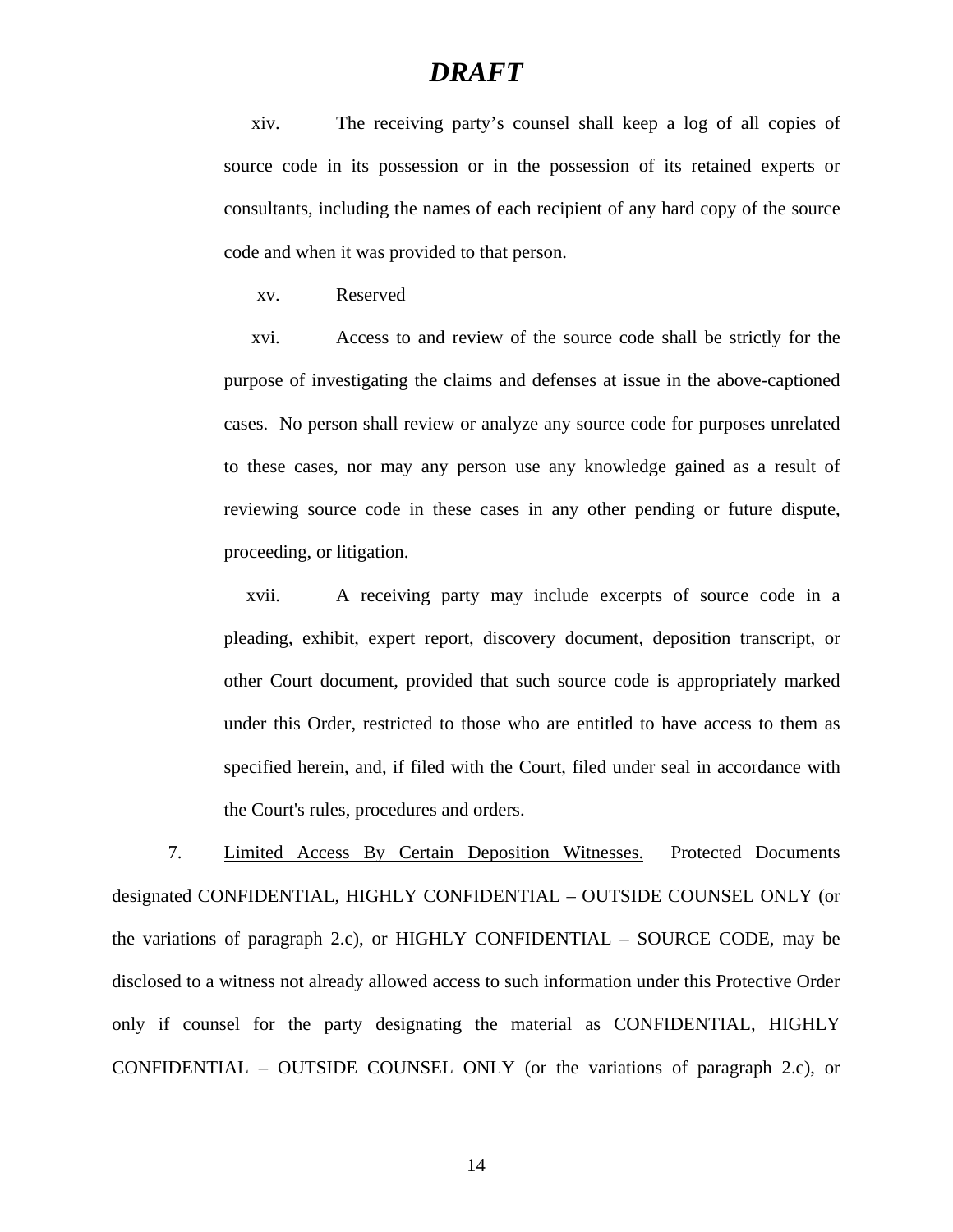HIGHLY CONFIDENTIAL – SOURCE CODE agrees in writing or on the record, before disclosure, that the material may be disclosed to the witness. Notwithstanding an agreement to disclose CONFIDENTIAL, HIGHLY CONFIDENTIAL – OUTSIDE COUNSEL ONLY (or the variations of paragraph 2.c), or HIGHLY CONFIDENTIAL – SOURCE CODE to any witness, the witness may not copy, take notes on, retain copies of, nor take out of the deposition room any CONFIDENTIAL, HIGHLY CONFIDENTIAL – OUTSIDE COUNSEL ONLY (or the variations of paragraph 2.c), or HIGHLY CONFIDENTIAL – SOURCE CODE used or reviewed at such deposition. The producing party may also require that the transcript and exhibits not be copied by the witness, and that no notes be made of the transcript or the exhibits. In the event of disclosure under this paragraph, only the reporter, deponent, his/her counsel, and persons to whom disclosure may be made, and who are bound by the Protective Order, may be present during the disclosure or discussion of CONFIDENTIAL, HIGHLY CONFIDENTIAL – OUTSIDE COUNSEL ONLY (or the variations of paragraph 2.c), or HIGHLY CONFIDENTIAL – SOURCE CODE Protected Documents. Disclosure of material pursuant to this paragraph shall not constitute a waiver of the confidential status of the material so disclosed.

8. Copies. The term "copy" as used herein means any photographic, mechanical or computerized copy or reproduction of any document or thing, or any verbatim transcript, in whole or in part, of such document or thing.

9. Use of Protected Documents at Depositions, Hearings or at Trial. To the extent that Protected Documents or information contained therein are used in depositions, at hearings, or at trial, such documents or information shall remain subject to the provisions of this Protective Order, along with the transcript pages of the deposition testimony and/or trial testimony referring to the Protected Documents or information contained therein. Any deposition transcript meeting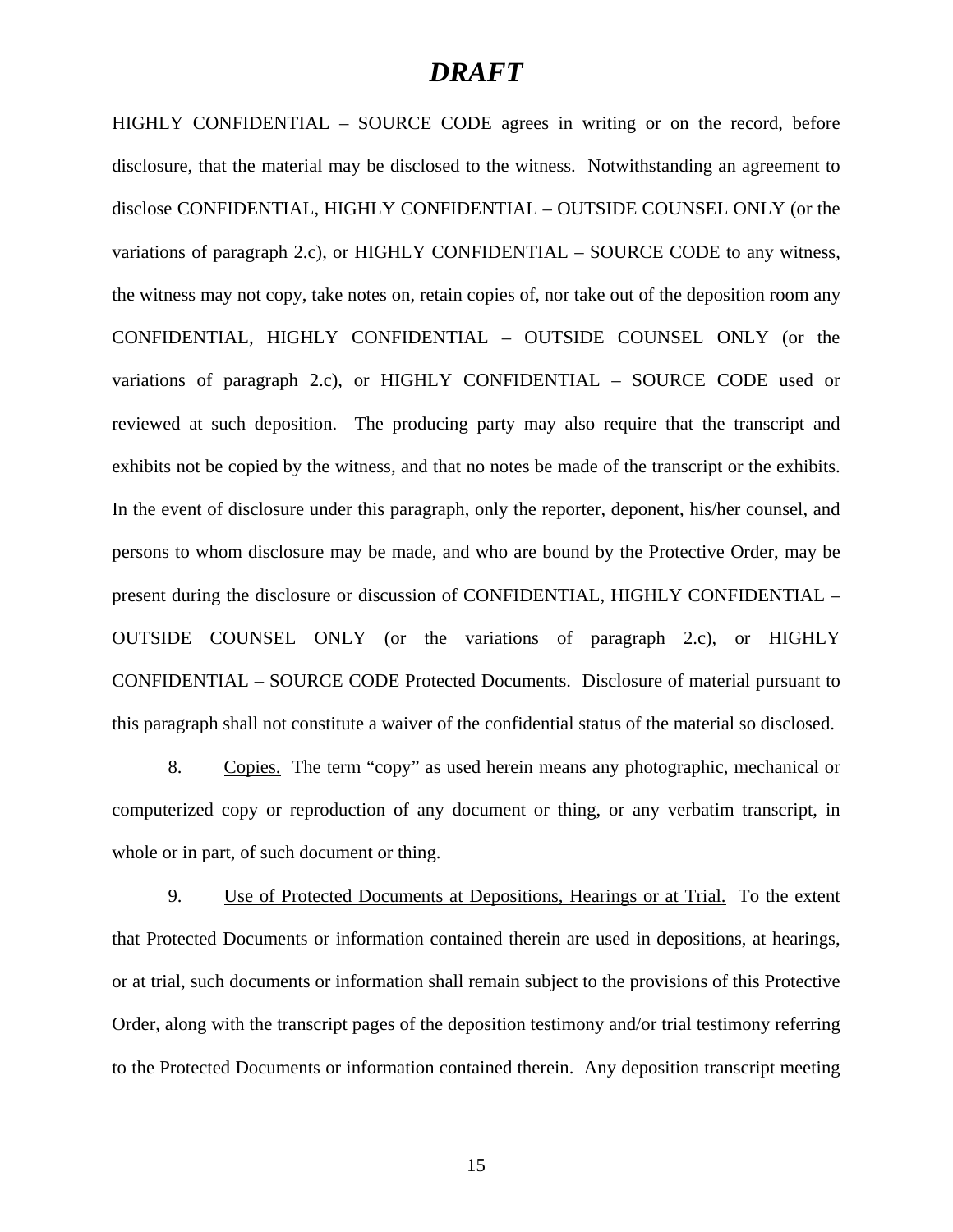the appropriate definitions of paragraph 2 hereinabove, in whole or in part, may be designated CONFIDENTIAL, HIGHLY CONFIDENTIAL – OUTSIDE COUNSEL ONLY (or the variations of paragraph 2.c), or HIGHLY CONFIDENTIAL – SOURCE CODE by an appropriate statement at the time such testimony is given or thereafter by notifying the other parties in writing of the portions of such testimony to be so designated within thirty (30) days from receipt of the deposition transcript. Upon such request, the reporter shall mark the original and all copies of the transcript as designated. Unless the parties otherwise agree, the entire transcript of all such depositions shall be deemed designated as HIGHLY CONFIDENTIAL – OUTSIDE COUNSEL ONLY (or the variations of paragraph 2.c) for thirty (30) days from receipt of the transcript. Any portions so designated shall thereafter be treated in accordance with the terms of this Protective Order. If a party chooses to designate deposition testimony later than the 30 day period, it must do so with written notice. The party receiving the written notice will treat the deposition testimony per the designation under this Protective Order. Any use of the testimony or submission of such testimony to the Court prior to the late designation need not be retracted. Nothing in this paragraph shall prevent the receiving party from objecting to the designation, following the procedures and burdens of proof otherwise set forth herein for objecting to confidentiality designations.

10. Any court reporter or transcriber who reports or transcribes testimony in this action shall agree that all Confidential Information designated as such under this Protective Order shall remain confidential and shall not be disclosed by them, except pursuant to the terms of this Protective Order.

11. Related Material. The restrictions on the use of Protected Documents established by this Protective Order shall extend to: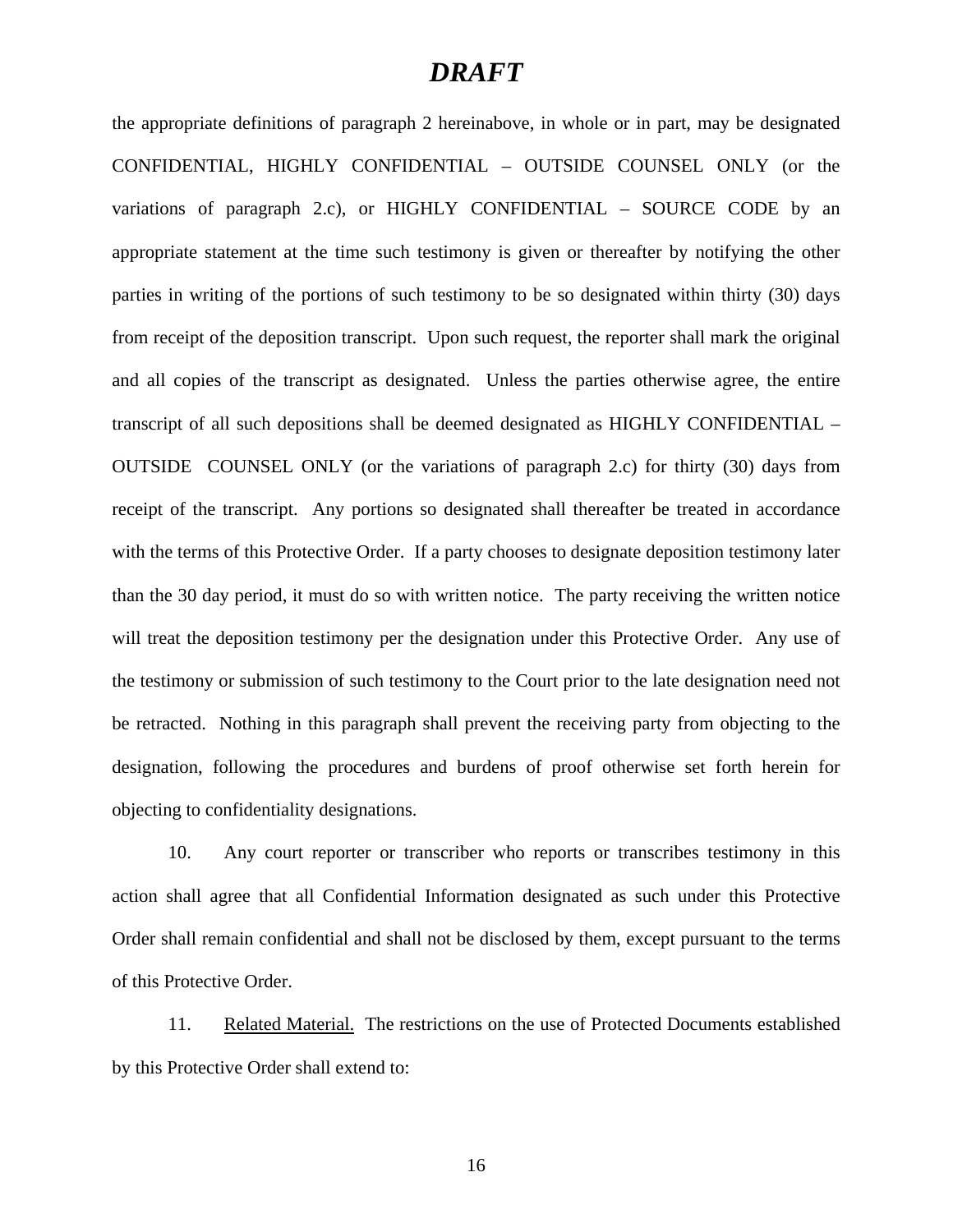a. Briefs, memoranda or other writings filed with the Court and exhibits thereto that contain or reflect the content of any such Protected Documents provided that such writings are designated as CONFIDENTIAL, HIGHLY CONFIDENTIAL – OUTSIDE COUNSEL ONLY (or the variations of paragraph 2.c), or HIGHLY CONFIDENTIAL – SOURCE CODE as provided for by paragraphs 2 and 6 hereto on at least the first page of the writing; and

b. All copies, extracts and complete or partial summaries prepared from such Protected Documents.

12. Filings Under Seal. All transcripts of depositions, exhibits, answers to interrogatories, pleadings, briefs, and other documents submitted to the Court which have been designated as CONFIDENTIAL, HIGHLY CONFIDENTIAL – OUTSIDE COUNSEL ONLY (or the variations of paragraph 2.c), or HIGHLY CONFIDENTIAL – SOURCE CODE or which contain information so designated shall be filed under seal. The filing party shall be responsible for informing the Clerk of the Court that the filing should be sealed and for placing the legend "FILED UNDER SEAL PURSUANT TO PROTECTIVE ORDER" above the caption and conspicuously on each page of the filing. Exhibits to a filing shall conform to the labeling requirements set forth in this Order. If a pretrial pleading filed with the Court, or an exhibit thereto, discloses or relies on Confidential Information, the portions of the pleading having such Confidential Information shall be redacted to the extent necessary and the pleading or exhibit filed publicly with the Court.

13. Financial Summaries. For the mutual convenience of the parties, Defendants may generate certain financial summaries for the purpose of the above-captioned cases. To the extent Defendants produce such financial summaries in a native format (e.g., a Word, Excel, or other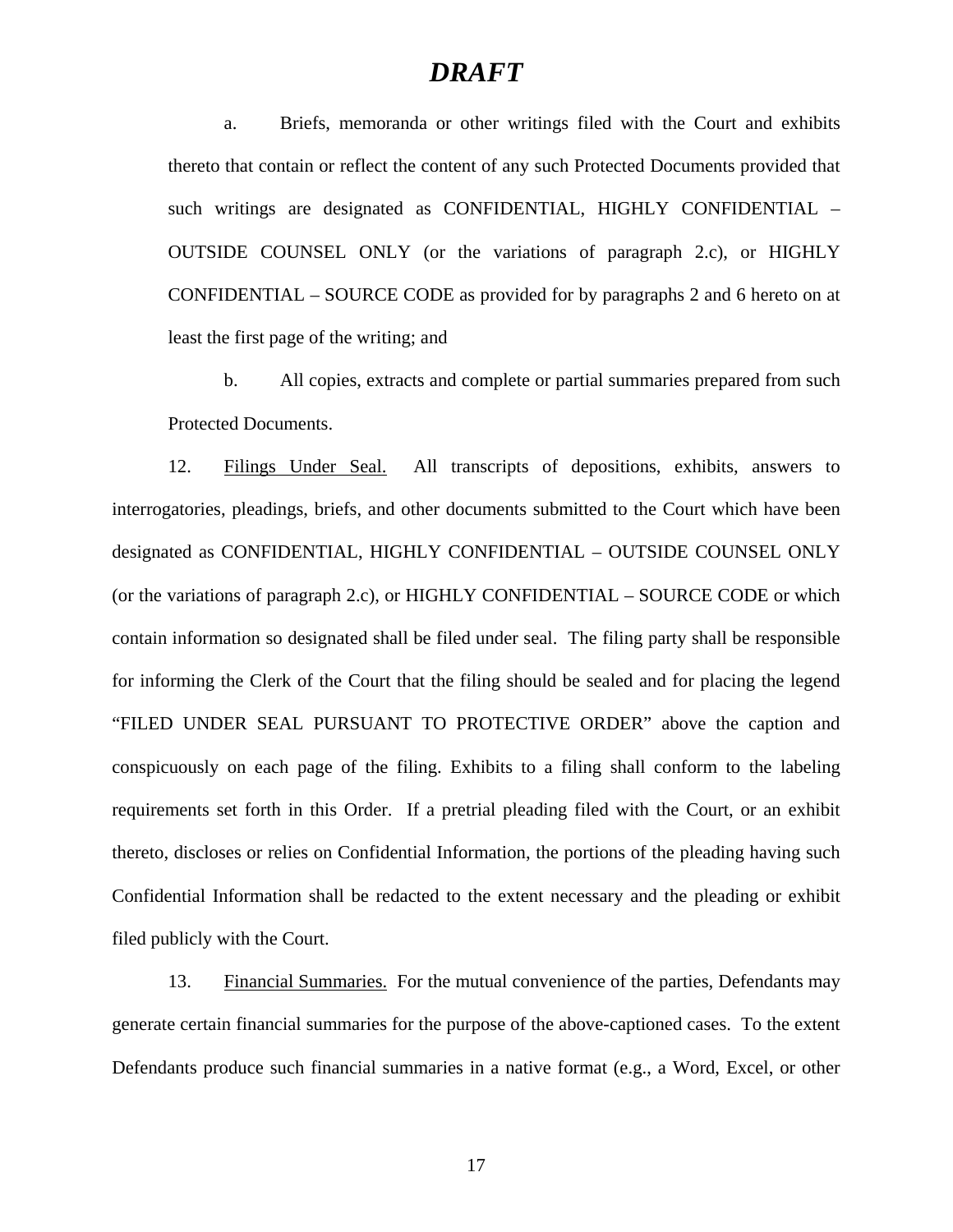native file), or to the extent Plaintiff puts any such financial summary or the information from any such financial summary into a document in a native format, Plaintiff shall password protect that document on an encrypted media. All such financial summaries are to be designated HIGHLY CONFIDENTIAL – OUTSIDE COUNSEL ONLY (or the variations of paragraph 2.c). To the extent that any such financial summaries are transmitted from or to authorized recipients outside of the receiving party's counsel's office, the transmission shall be by email or by hand (and encrypted if in electronic format), or by a secure transport carrier (e.g., Federal Express).

14. Subpoenas or Court Orders to Compel Disclosure of Protected Documents. If a receiving party is served with a subpoena or court order that would compel disclosure of any information, documents or things designated in this action as CONFIDENTIAL, HIGHLY CONFIDENTIAL – OUTSIDE COUNSEL ONLY (or the variations of paragraph 2.c), or HIGHLY CONFIDENTIAL – SOURCE CODE, the receiving party must so notify the producing party in writing (by fax or email) promptly as soon as reasonably possible and in any event, before any compliance under such subpoena or court order is requested or required. The receiving party shall tender notice of the foregoing to counsel for the party whose CONFIDENTIAL, HIGHLY CONFIDENTIAL – OUTSIDE COUNSEL ONLY (or the variations of paragraph 2.c), or HIGHLY CONFIDENTIAL – SOURCE CODE designated documents are being requested, whereupon producing party's counsel shall immediately attend to all matters associated with such subpoena or court order on behalf of receiving party, and the producing party shall bear all duties and obligations relating to the matter, including without limitation indemnification of receiving party in regard thereto.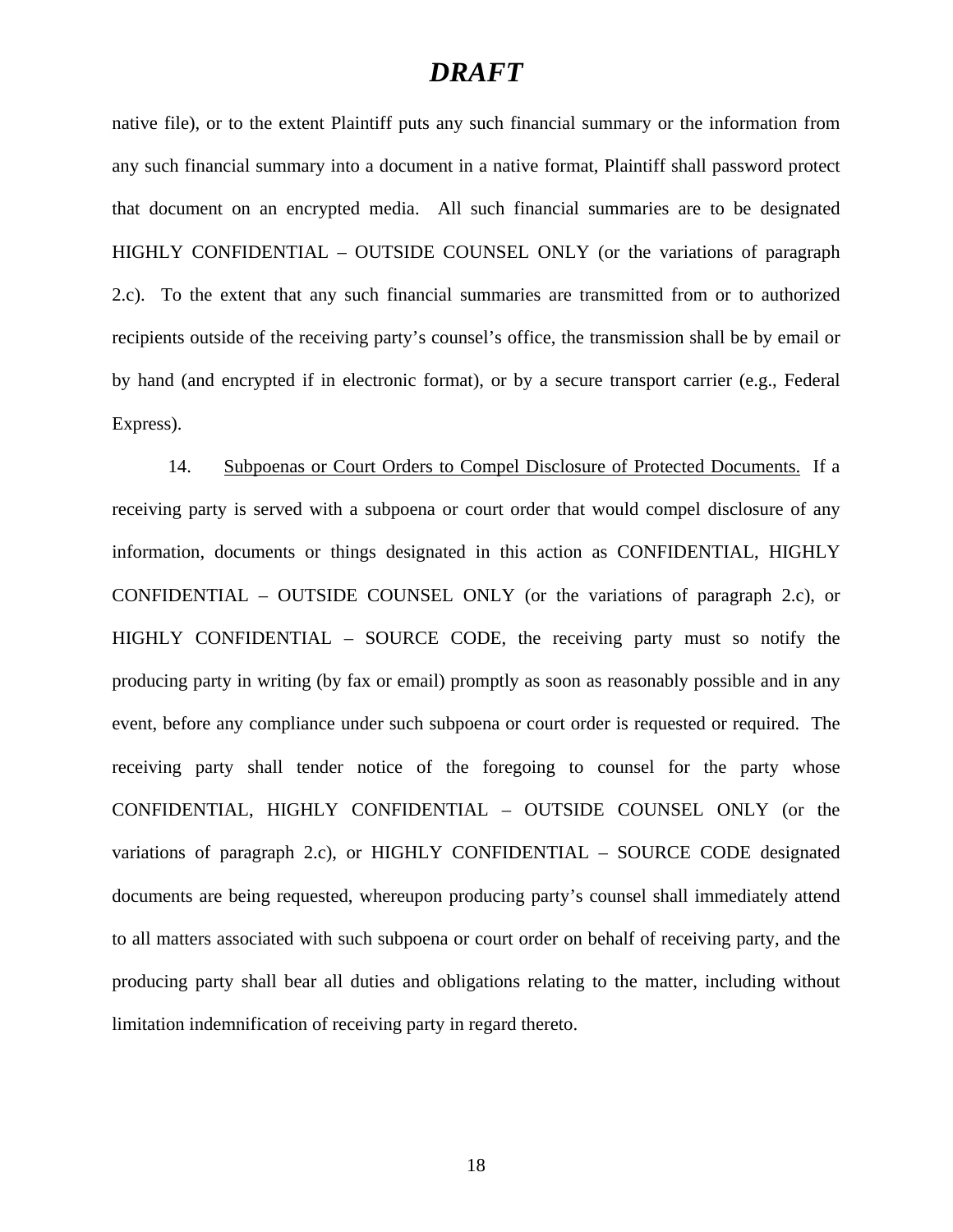15. Inadvertent Failure to Designate. Inadvertent or unintentional production of documents or information containing Confidential Information which are not designated CONFIDENTIAL, HIGHLY CONFIDENTIAL – OUTSIDE COUNSEL ONLY (or the variations of paragraph 2.c), or HIGHLY CONFIDENTIAL – SOURCE CODE shall not be deemed a waiver in whole or in part of a claim for confidential treatment. Upon request by the producing party, the receiving party shall reasonably, at receiving party's option, either return or destroy all copies of such inadvertently produced document(s). The producing party shall have the opportunity to reproduce or designate the returned documents with any of the aforementioned designations. The return of documents or information will not operate as an admission by the receiving party that any particular CONFIDENTIAL, HIGHLY CONFIDENTIAL – OUTSIDE COUNSEL ONLY (or the variations of paragraph 2.c), or HIGHLY CONFIDENTIAL – SOURCE CODE contains or reflects trade secrets or any other type of confidential or proprietary information. Nothing herein shall prevent the receiving party from challenging the propriety of the designation of the documents by submitting a written challenge to the Court.

16. Inadvertent Disclosure of Privileged Materials. Inspection or production of documents (including physical objects) shall not constitute a waiver of the attorney-client privilege or work product immunity or any other applicable privilege or immunity from discovery if, as soon as reasonably possible after the producing party becomes aware of any inadvertent or unintentional disclosure, the producing party designates any such documents as within the attorney-client privilege or work product immunity or any other applicable privilege or immunity, promptly requests return of such documents to the producing party in writing, and provides a privilege log for such inadvertently or unintentionally produced documents. Upon request by the producing party, the receiving party shall gather and return all copies of such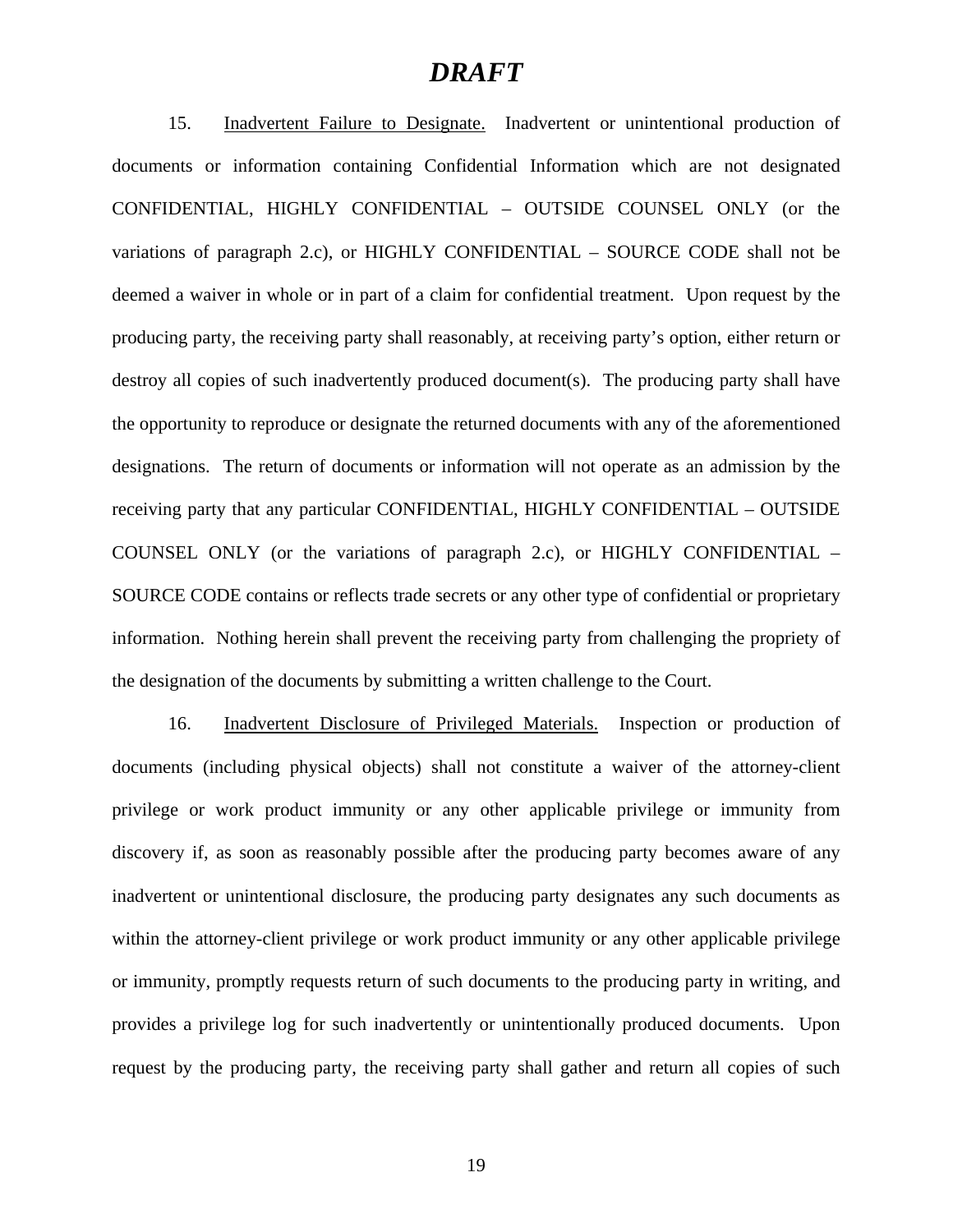inadvertently produced document(s), except for any pages that contain, constitute or reflect attorney work product or attorney-client privileged communications, which pages shall instead be destroyed and certified as such to the producing party. If the receiving party contests the privilege or work product designation by the producing party, the receiving party shall give the producing party written notice of the reason for the disagreement and shall retain one copy of the disputed document for use in resolving the dispute. In such case, the receiving party shall seek an Order from the Court compelling the production of the material. If no such Order is sought within thirty (30) days, then all copies of the disputed document shall be returned in accordance with this paragraph. Absent a Court Order to the contrary, the parties hereby agree and stipulate that any privilege or immunity that was originally present will remain intact once any such document is returned or confirmed as destroyed by the recipient.

17. No Effect on Federal Rules of Civil Procedure. Nothing herein shall alter or change in any way the discovery provisions of the Federal Rules of Civil Procedure or the Federal Rules of Evidence. Identification of any individual pursuant to this Protective Order does not make that individual available for deposition or any other form of discovery outside of the restrictions and procedures of the Federal Rules of Civil Procedure, and the Local Court Rules of the United States District Court for the Eastern District of Texas.

18. Advertising or Sale of Protected Documents Prohibited. The party or parties receiving Protected Documents shall not under any circumstances sell, offer for sale, advertise, or publicize Protected Documents or any information contained therein.

19. Termination and Disposition Upon Conclusion. The provisions of this Protective Order may not be modified, waived, or terminated except by the written stipulation of counsel or order of the Court. After termination of these litigations, the provisions of this Protective Order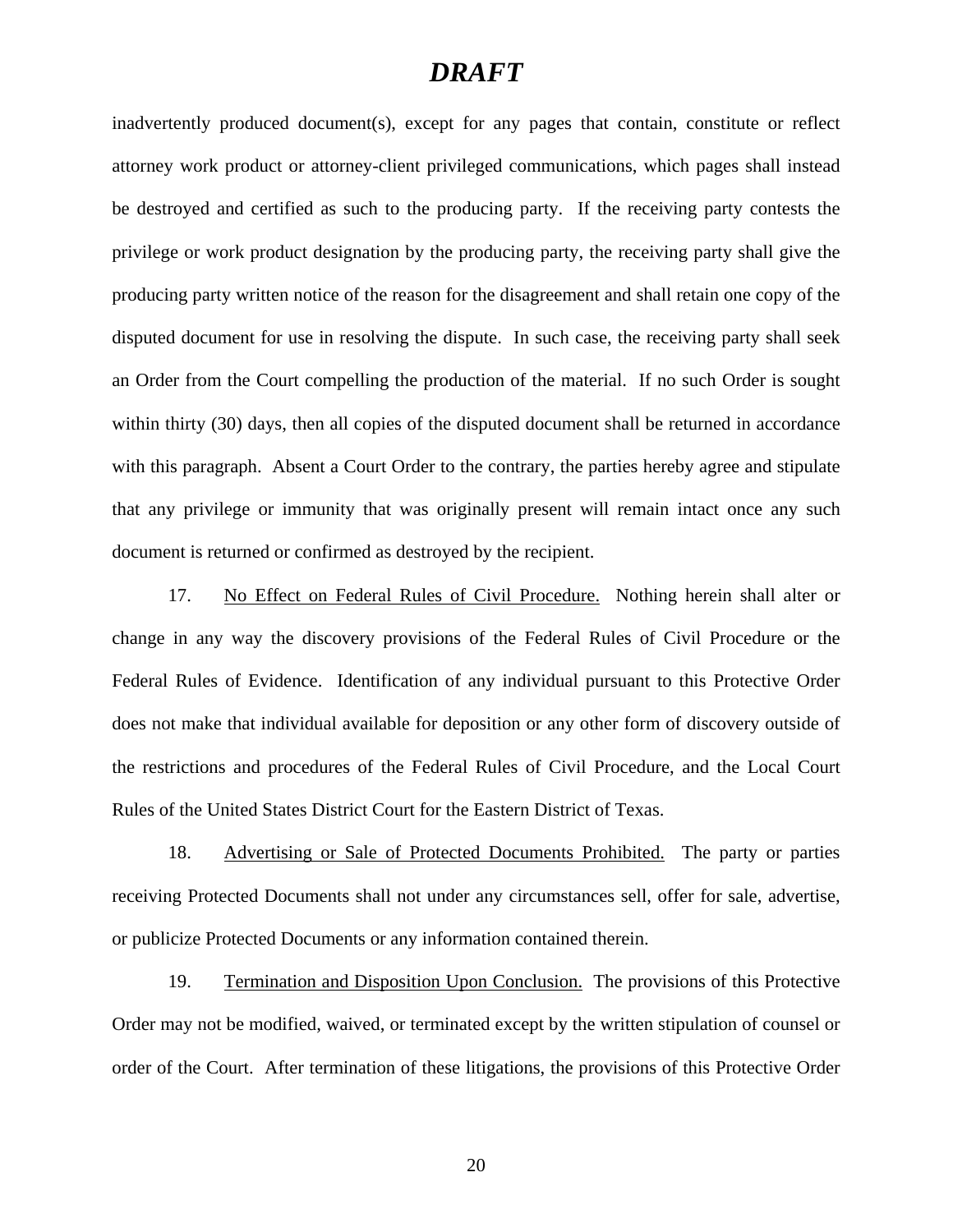shall continue to be binding, except with respect to those documents and information that become a matter of public record. This Court retains and shall have continuing jurisdiction over the parties and recipients of the Protected Documents for enforcement of the provisions of this Protective Order following termination of the above-captioned cases.

20. Each of the Parties shall retain the right to file a motion with the Court (i) to modify this Order to allow disclosure of Protected Documents to additional persons or entities if reasonably necessary to prepare and present this action and (ii) to apply for additional protection of Protected Documents.

21. Except as otherwise provided in paragraph 6.b.xiii above, within sixty (60) calendar days, after termination of this action, including any appeals, all persons and entities (including experts and consultants) who received Protected Documents shall either destroy or return all Protected Documents to the counsel for the party or parties disclosing or producing the Protected Documents. The choice of whether Protected Documents should be returned or destroyed shall be made by the receiving party. As used in this paragraph, "all Protected Documents" includes all copies, abstracts, compilations, summaries or any other form of reproducing or capturing of any of the Protected Documents. The receiving party shall certify the return or destruction of such Protected Documents to the producing party, upon the producing party's request. Notwithstanding this provision, Counsel of Record may retain an archival copy of all pleadings, motion papers, any documents or materials filed or used in court, exhibits offered or introduced into evidence at trial, legal memoranda, correspondence, or attorney work product, even if such materials contain Protected Documents. Counsel of Record may also retain an archival copy of deposition transcripts (including exhibits) of the current and former employees and experts of the party that each respective Counsel of Record represents,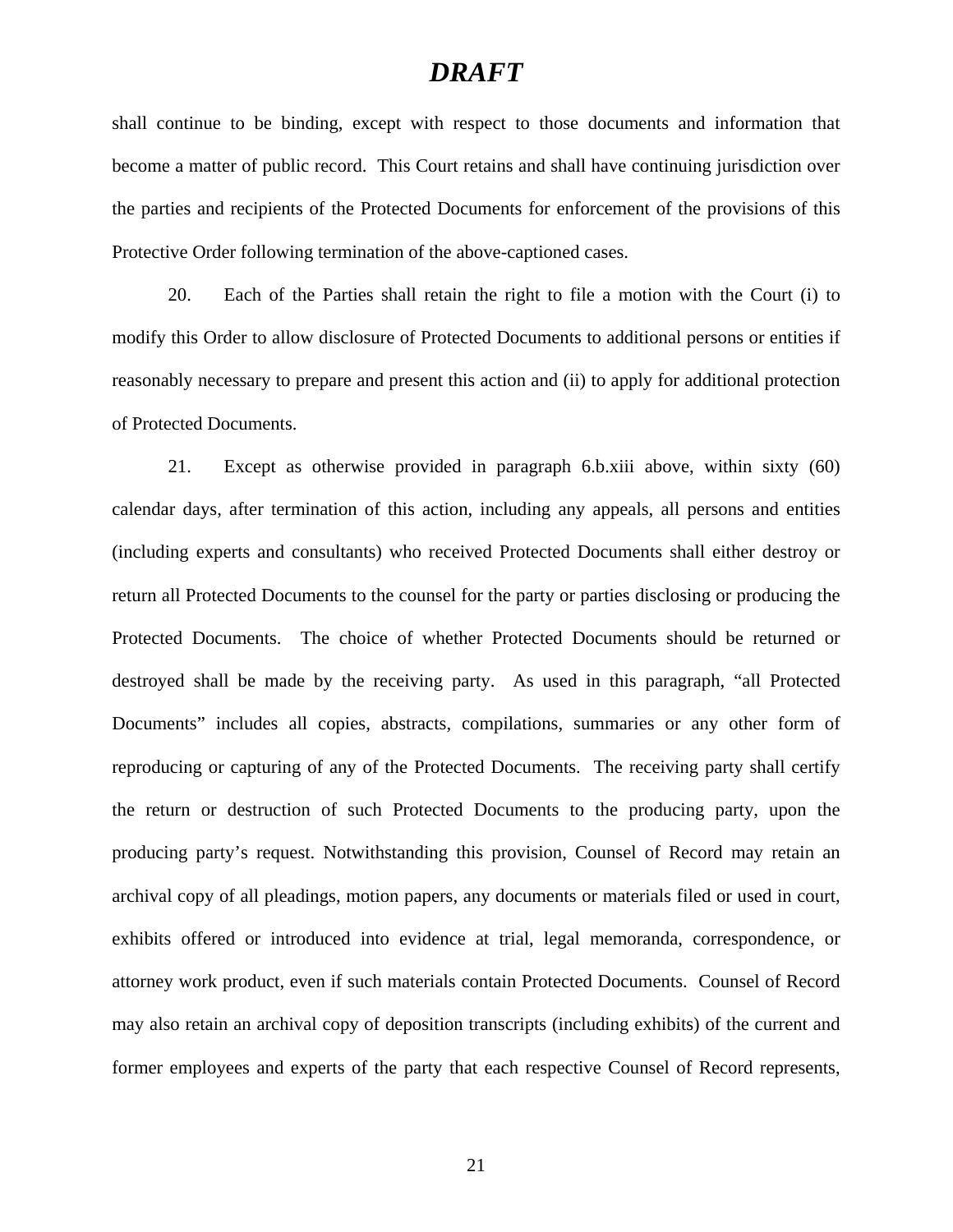expert reports (including exhibits) produced by the experts of the party that each respective Counsel of Record represents, and discovery requests and responses (including exhibits) produced by the party that each respective Counsel of Record represents, even if such materials contain Protected Documents. Each Defendant may retain an archived copy of deposition transcripts (including exhibits) of its own current and former employees and experts, but only to the extent that such materials do not contain any Protected Documents of another Defendant. Any such archival copies that contain or constitute Protected Documents remain subject to this Protective Order as set forth in paragraph 19 above and shall be maintained in confidence by the party retaining the materials, subject to paragraph 5. Notwithstanding the foregoing, outside counsel of record receiving Protected Documents are not required to delete information that may reside on their respective firm's electronic disaster recovery systems which are overwritten in the normal course of business. However, outside counsel receiving Protected Documents agree that no Protected Documents marked CONFIDENTIAL, HIGHLY CONFIDENTIAL – OUTSIDE COUNSEL ONLY (or the variations of paragraph 2.c) or HIGHLY CONFIDENTIAL – SOURCE CODE shall intentionally be retrieved from the electronic disaster recovery systems after termination of this action by dismissal, judgment, or settlement. In the event Protected Documents are inadvertently retrieved through use of the electronic disaster recovery systems for another purpose, such materials shall be destroyed or promptly returned.

22. Others Bound by Order. This Protective Order shall be binding upon the parties and their attorneys, successors, executors, personal representatives, administrators, heirs, legal representatives, assigns, subsidiaries, divisions, employees, agents, independent contractors, or other persons or organizations over which they have control.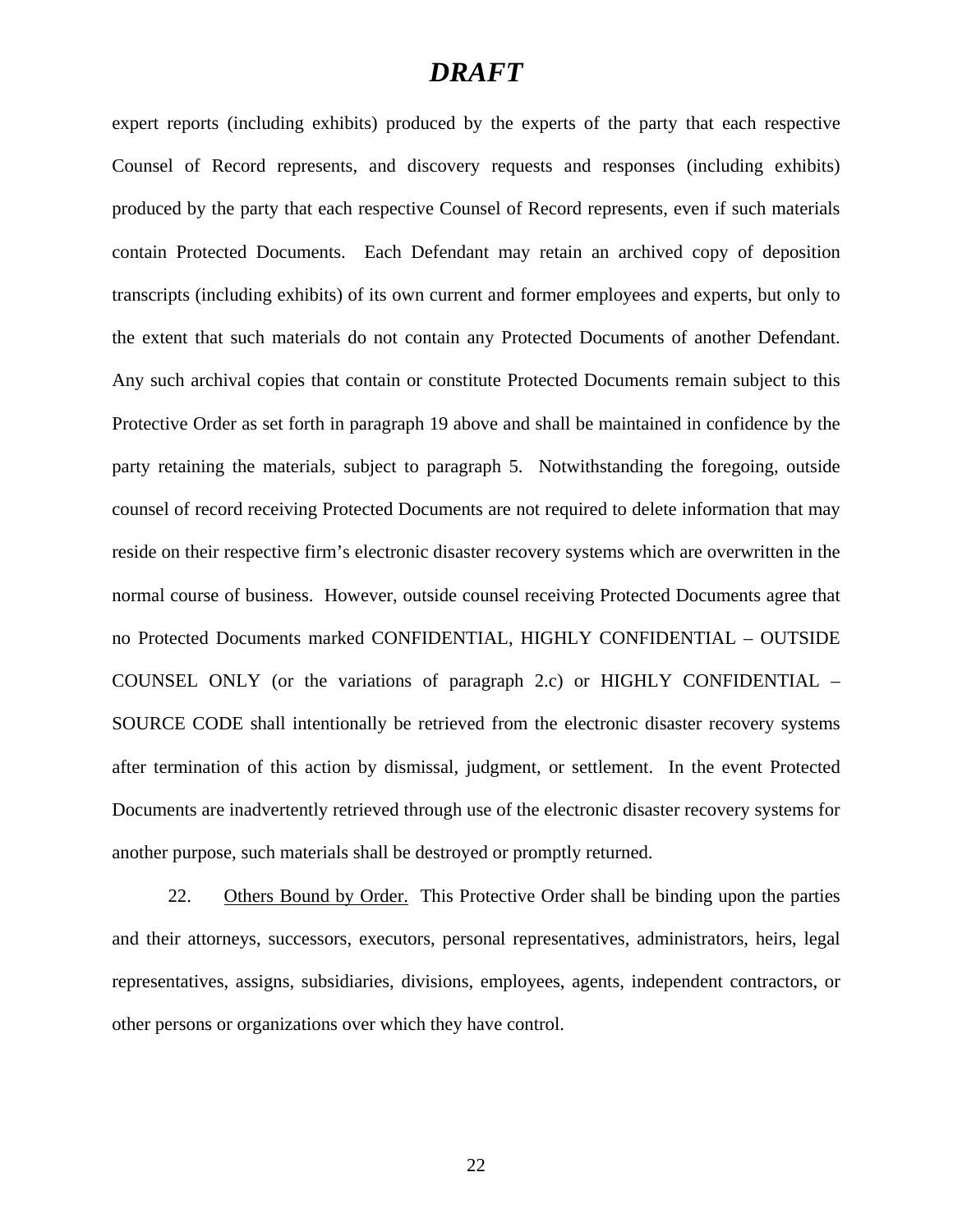23. Exclusion Relating to Patent Prosecution.Counsel or parties receiving Protected Documents designated HIGHLY CONFIDENTIAL – OUTSIDE COUNSEL ONLY (or the variations of paragraph 2.c) or HIGHLY CONFIDENTIAL – SOURCE CODE from another party may not use such information to provide advice or opinions to facilitate prosecution of any patents. This prohibition is not intended to preclude counsel from participating in reexamination proceedings on behalf of a party challenging the validity of a patent. The foregoing exclusion of this paragraph 23 does not apply to individuals listed in paragraph 5.e and who may receive Protected Documents designated HIGHLY CONFIDENTIAL – OUTSIDE COUNSEL ONLY (or the variations of paragraph 2.c), that consists of financial information relating to the Accused Instrumentalities and not technical information, pursuant to paragraph 5.

24. Third Parties.This Protective Order shall afford all third parties who produce any Protected Documents the same protections afforded to the parties to the above-captioned cases. Specifically, third parties shall be entitled to mark any documents CONFIDENTIAL, HIGHLY CONFIDENTIAL – OUTSIDE COUNSEL ONLY (or the variations of paragraph 2.c), or HIGHLY CONFIDENTIAL – SOURCE CODE and shall also be able to designate any deposition testimony CONFIDENTIAL, HIGHLY CONFIDENTIAL – OUTSIDE COUNSEL ONLY (or the variations of paragraph 2.c), or HIGHLY CONFIDENTIAL – SOURCE CODE. The parties to these actions will treat such marked information per the terms of this Protective Order. To the extent applicable, the remaining provisions of this Protective Order shall apply to third parties, including the designation HIGHLY CONFIDENTIAL – SOURCE CODE. A third party's use of this Protective Order to protect its CONFIDENTIAL, HIGHLY CONFIDENTIAL – OUTSIDE COUNSEL ONLY (or the variations of paragraph 2.c), or HIGHLY CONFIDENTIAL – SOURCE CODE documents does not entitle that third party access to such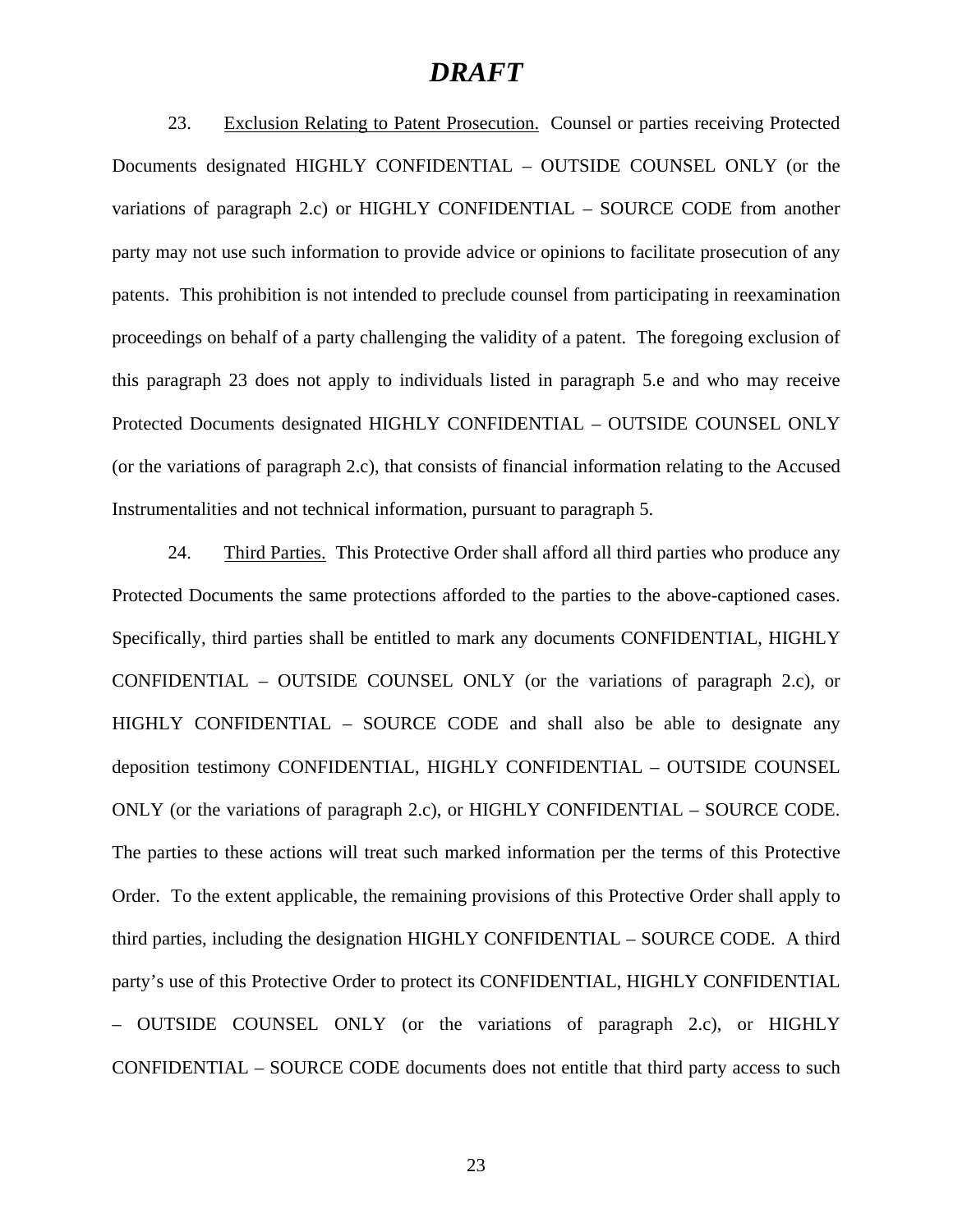documents produced by any party in the above-captioned cases. A copy of this Protective Order shall be served along with any subpoena served in connection with this action.

> a. If Protected Documents sought by a receiving party are subject to a confidentiality obligation of the producing party to a third party, the producing party shall promptly request permission from such third party to produce the requested Protected Documents and shall provide a copy of this Protective Order to the third party. If the third party does not consent to production of the requested Protected Documents, then the producing party shall promptly give notice to the receiving party of the third party's lack of consent, and the receiving party may make a motion to the Court for an order compelling production of the requested Protected Documents. A producing party is not required to produce such Protected Documents unless and until the third party provides consent or the Court issues an order compelling production of the requested Protected Documents. A producing party producing Protected Documents subject to a confidentiality obligation to a third party may designate the Protected Documents as HIGHLY CONFIDENTIAL – OUTSIDE COUNSEL ONLY or HIGHLY CONFIDENTIAL – SOURCE CODE.

25. Access to Protected Documents by Experts or Consultants. Before counsel for a party receiving Protected Documents may disclose any such material designated CONFIDENTIAL, HIGHLY CONFIDENTIAL – OUTSIDE COUNSEL ONLY (or the variations of paragraph 2.c), and/or HIGHLY CONFIDENTIAL – SOURCE CODE to a proposed expert or consultant: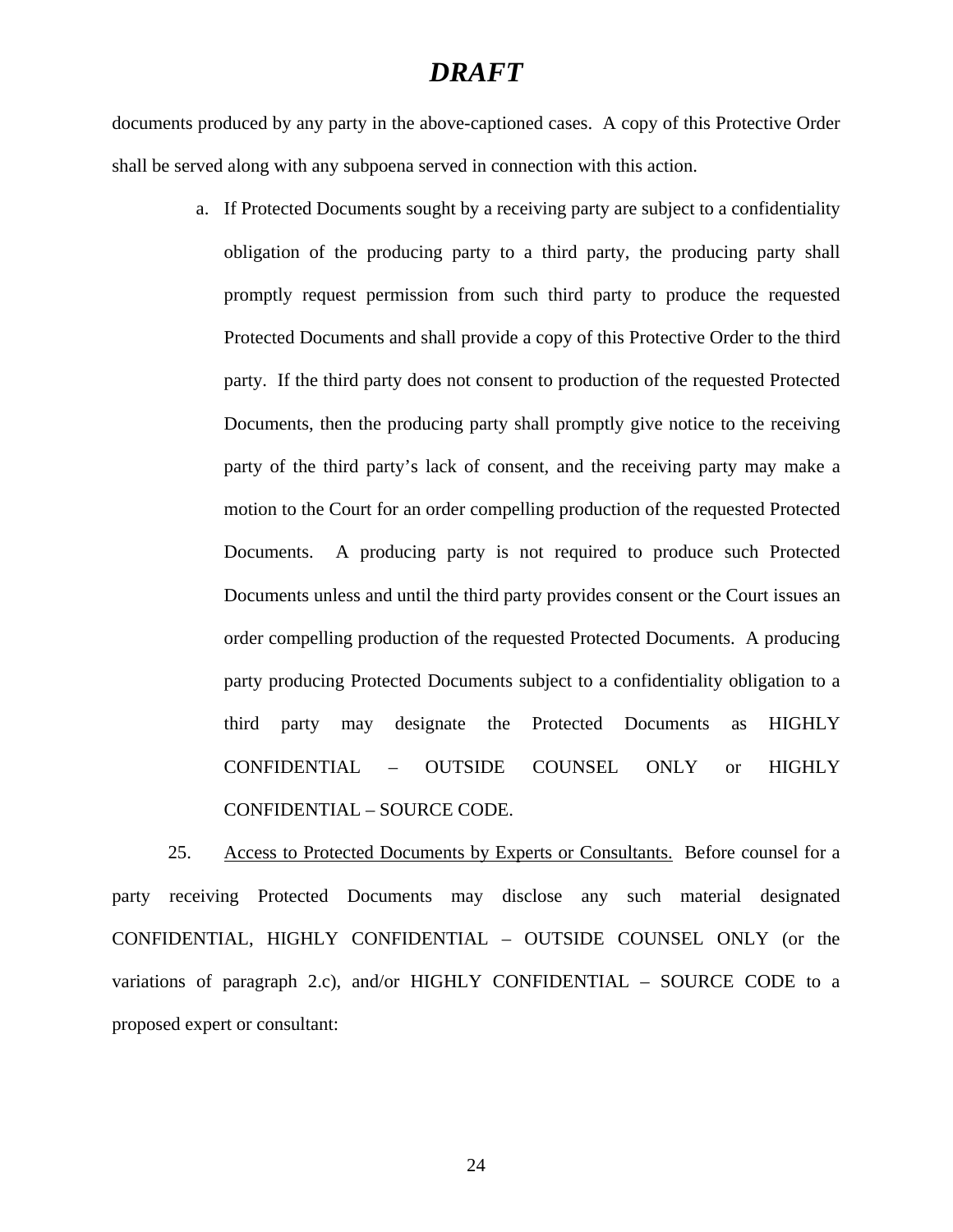a. Counsel shall provide a copy of this Protective Order to such person, who shall sign the Agreement attached hereto as Exhibit A; and

b. At least ten (10) business days before the first such disclosure, counsel for the receiving party shall notify the producing party in writing of the intent to disclose CONFIDENTIAL, HIGHLY CONFIDENTIAL – OUTSIDE COUNSEL ONLY (or the variations of paragraph 2.c), and/or HIGHLY CONFIDENTIAL – SOURCE CODE discovery material to such person. The notice shall include a copy of the Agreement attached hereto as Exhibit A signed by the person and shall identify his or her title, job responsibilities and affiliation(s), if any, with the receiving party. The notice shall also include a copy of such person's most recent curriculum vitae, which shall include an identification of all such person's post-college employment relationships, and a list of other cases in which the individual has testified (at trial or deposition) within the last four years.

c. If the producing party objects to the disclosure of CONFIDENTIAL, HIGHLY CONFIDENTIAL – OUTSIDE COUNSEL ONLY (or the variations of paragraph 2.c), or HIGHLY CONFIDENTIAL – SOURCE CODE material to such person, the producing party shall notify counsel for the receiving party in writing of the producing party's objection(s) to such disclosure within ten (10) business days of receiving notice of intent to disclose. Any objection must be made for good cause, stating with particularity the reasons for the objection. Should the receiving party disagree with the basis for the objection(s), the parties must first attempt to resolve the objection(s) informally. If the informal efforts do not resolve the dispute within ten (10) business days, the receiving party may file a motion requesting that the objection(s) be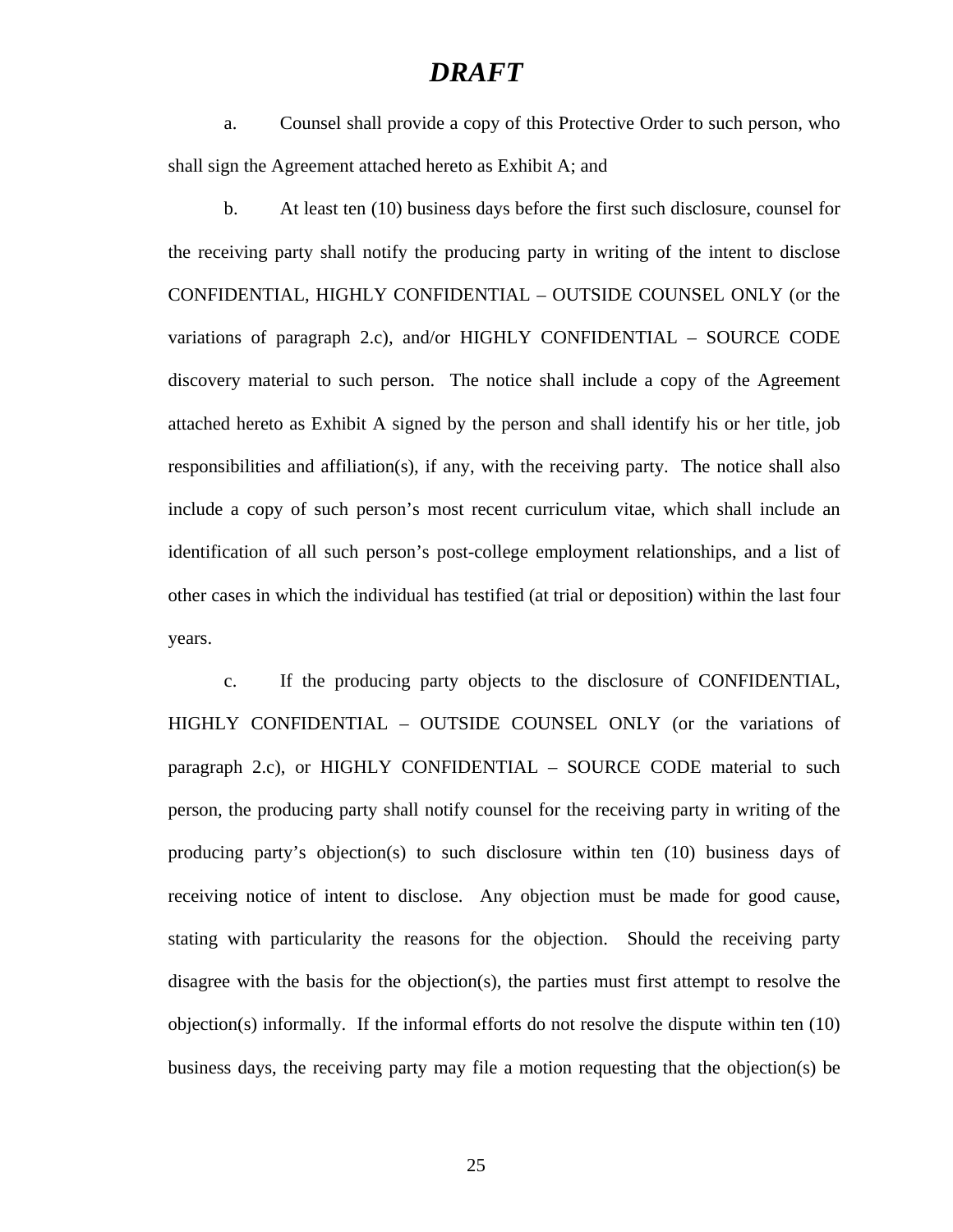quashed after that ten (10) day period has passed. The producing party shall have the burden of proof by a preponderance of the evidence on the issue of the sufficiency of the objection(s). Pending a ruling by the Court upon any such objection(s), the discovery material shall not be disclosed to the person objected to by the producing party.

26. Party's Own Information. The restrictions on the use of Protected Documents established by this Protective Order are applicable only to Protected Documents received by a party from another party or from a non-party as a direct result of these cases. A party is free to do whatever it desires with its own Protected Documents.

27. Modifications in Writing. Nothing herein shall prevent disclosure beyond the terms of this Protective Order if counsel for the designating party consents in writing or on the record to such disclosure, or if the Court, after notice to all affected parties, orders such disclosure. Any particular consent given under this Protective Order with respect to confidentiality of the particular document shall not be deemed a general waiver of any other designation.

28. Violation of this Protective Order. Any Party knowing or believing that any other party is in violation of or intends to violate this Order and has raised the question of violation or potential violation with the opposing party and has been unable to resolve the matter by agreement may move the Court for such relief as may be appropriate in the circumstances. Pending disposition of the motion by the Court, the Party alleged to be in violation of or intending to violate this Order shall discontinue the performance of and/or shall not undertake the further performance of any action alleged to constitute a violation of this Order.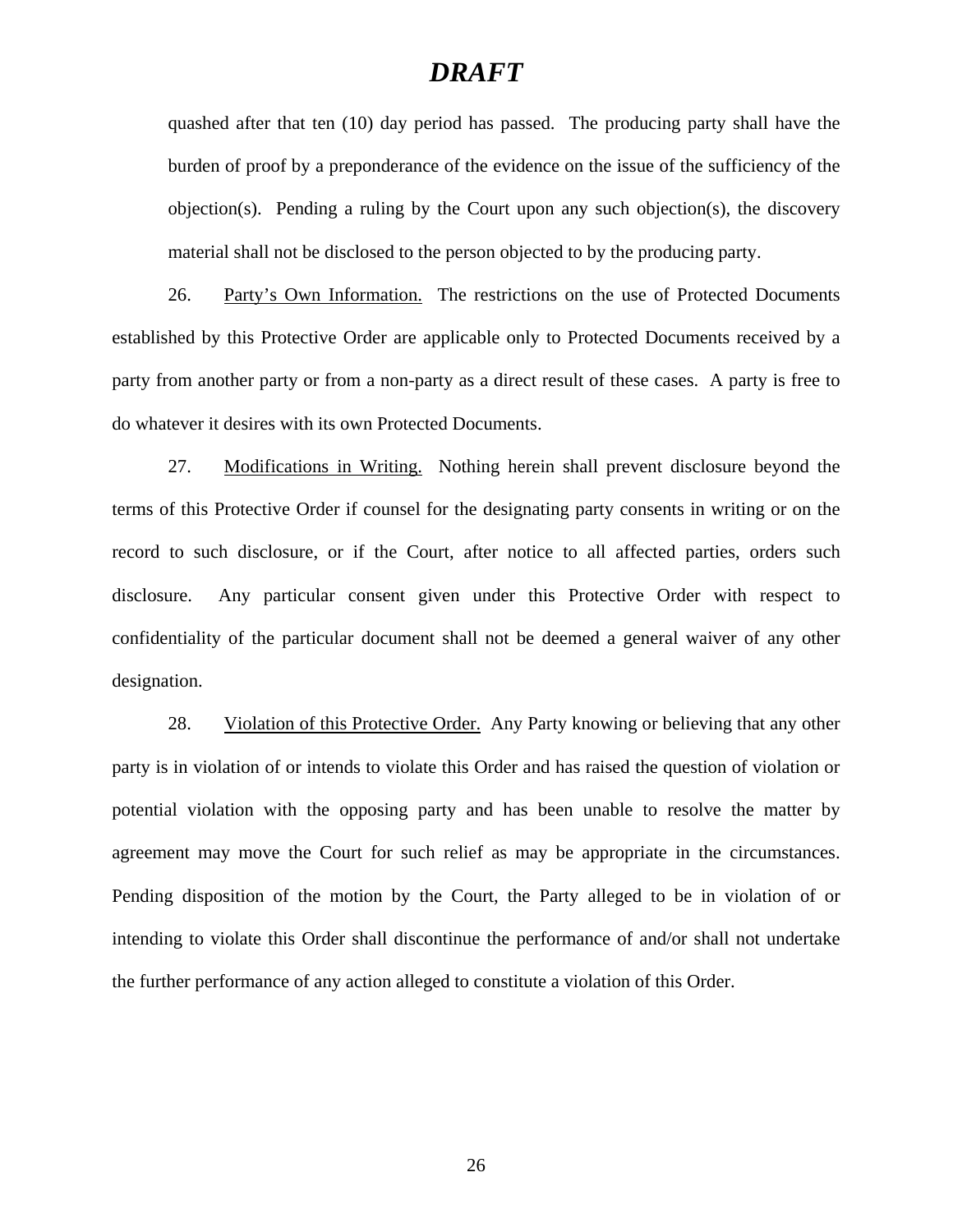29. Notice. All notices required by this Protective Order are to be served via facsimile or email to the attorney(s) for each of the Defendants and Plaintiff listed in the signature block below for each party.

30. Privilege Unaffected. Nothing in this Order shall be construed to effect an abrogation, waiver or limitation of any kind on the rights of each of the Parties to assert any applicable discovery or trial privilege.

31. Production Format. The parties shall produce all documents, whether deemed Protected Documents or otherwise, in the TIFF electronic format with a load file – specifically a form that preserves the page breaks between documents and otherwise allows separate documents to be identified. The parties further agree that the parties shall perform optical character recognition (OCR) on the foregoing electronically produced files prior to their production. Notwithstanding the foregoing, if by their nature, certain documents are best viewable in their native formats (e.g., financial documentation), a party may choose to produce such documents in their respective native formats and will accommodate the requesting party's requests to produce such documents in their respective native formats, so long as the burden is not cumulative or overly burdensome. Each party shall make every attempt to work in good faith in order to accommodate the technical or other feasibility requirements of the requesting party with respect to the format of produced documents, so long as such requests are reasonable, provide sufficient time, and are not duplicative, burdensome or financially unreasonable to accommodate.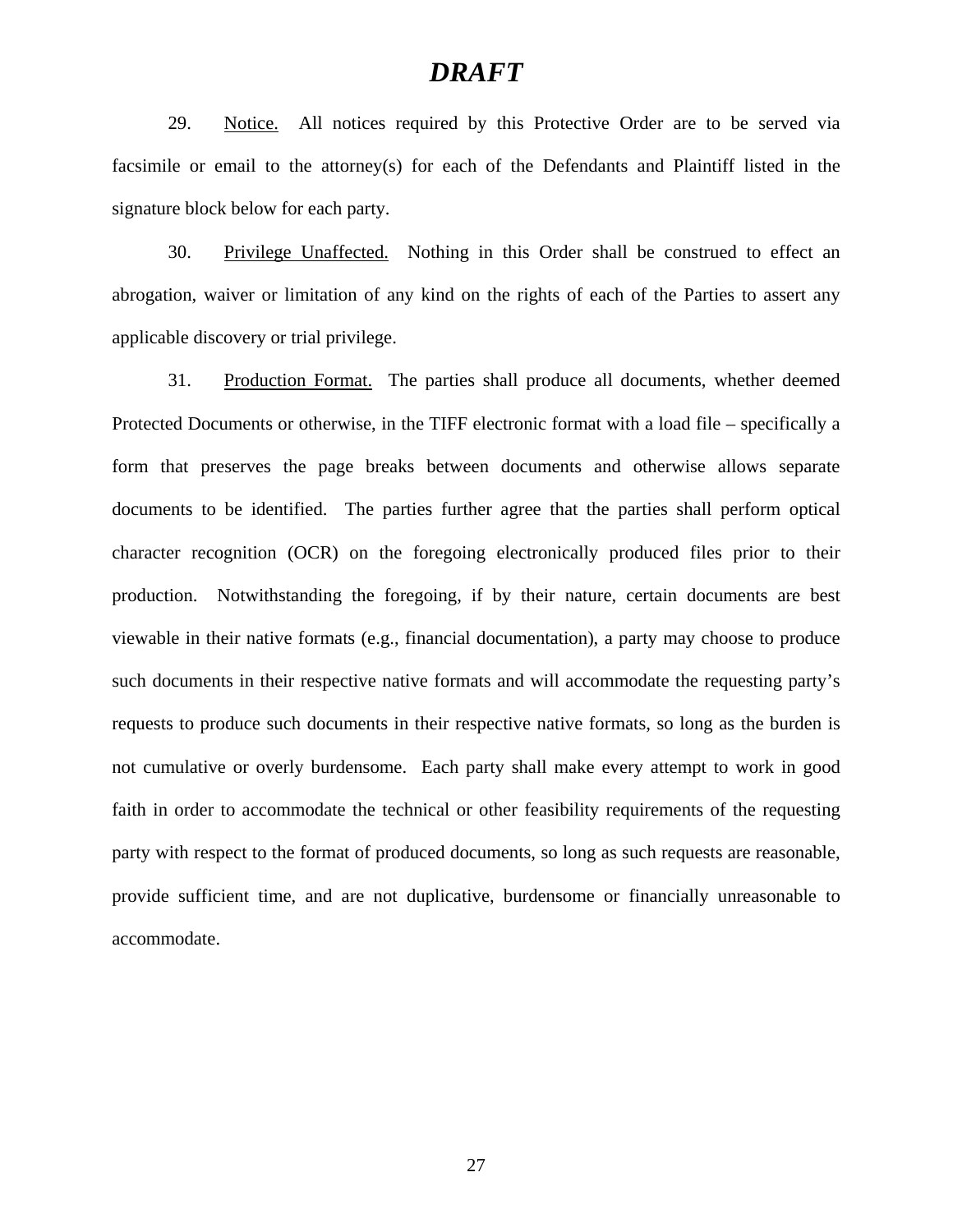#### ACCEPTED AND AGREED:

*/s/ Cameron H. Tousi* 

Cameron H. Tousi (*pro hac vice*) Virginia State Bar No.: 43668 ALBRECHT TOUSI & FARNUM PLLC 1701 Pennsylvania Ave, NW Ste 300 Washington, D.C. 20006 Tel: (202) 349-1490 Fax: (202) 318-8788 Email: chtousi@atfirm.com

William E. Davis, III Texas State Bar No. 24047416 THE DAVIS FIRM P.C. 111 W. Tyler St. Longview, TX 75601 Telephone: (903) 230-9090 Facsimile: (903) 230-9661 E-mail: bdavis@bdavisfirm.com

ATTORNEYS FOR PLAINTIFF WIRELESS RECOGNITION TECHNOLOGIES LLC

*/s/ Michael C. Smith* 

Michael C. Smith Texas State Bar No. 18650410 SIEBMAN, BURG, PHILLIPS & SMITH, LLP P.O. Box 1556 Marshall, TX 75671-1556 Telephone: 903.938.8900 Facsimile: 972.767.4620 E-mail: michaelsmith@siebman.com

James F. Valentine (*pro hac vice*) California State Bar No. 149269 Daniel T. Shvodian (*pro hac vice*) California State Bar No. 184576 PERKINS COIE LLP 3150 Porter Drive Palo Alto, CA 94304 Telephone: 650.838.4300 Facsimile: 650.838.4350 E-mail: JValentine@perkinscoie.com E-mail: DShvodian@perkinscoie.com

ATTORNEYS FOR DEFENDANTS A9.COM, INC. AND AMAZON.COM, INC.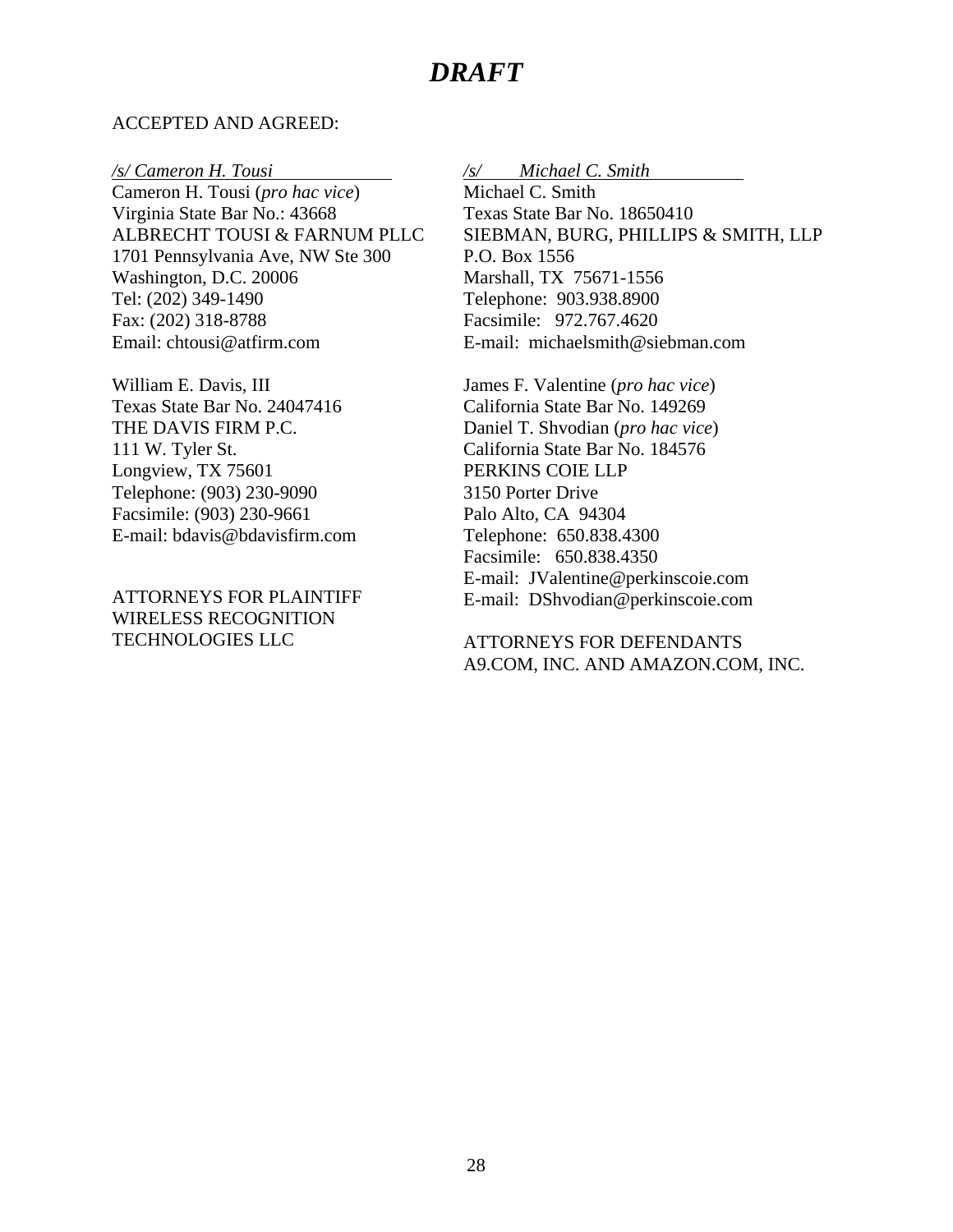*/s/ Michael C. Smith* 

Michael C. Smith Texas State Bar No. 18650410 SIEBMAN, BURG, PHILLIPS & SMITH, LLP P.O. Box 1556 Marshall, TX 75671-1556 Telephone: 903.938.8900 Facsimile: 972.767.4620 E-mail: michaelsmith@siebman.com

James F. Valentine (*pro hac vice*) California State Bar No. 149269 Daniel T. Shvodian (*pro hac vice*) California State Bar No. 184576 PERKINS COIE LLP 3150 Porter Drive Palo Alto, CA 94304 Telephone: 650.838.4300 Facsimile: 650.838.4350 E-mail: JValentine@perkinscoie.com E-mail: DShvodian@perkinscoie.com

ATTORNEYS FOR DEFENDANT GOOGLE INC.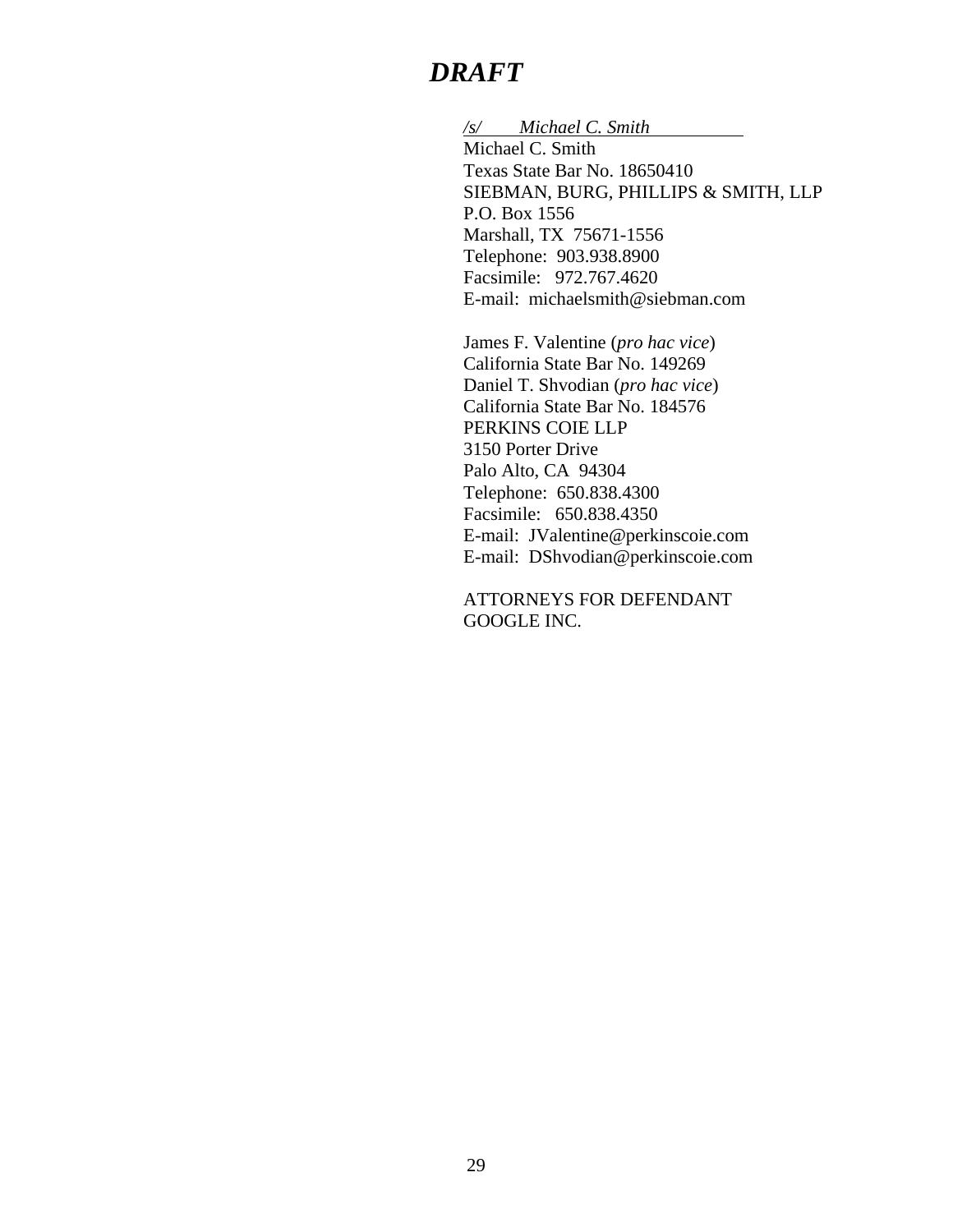*/s/ Michael C. Smith* 

Michael C. Smith Texas State Bar No. 18650410 SIEBMAN, BURG, PHILLIPS & SMITH, LLP P.O. Box 1556 Marshall, TX 75671-1556 Telephone: 903.938.8900 Facsimile: 972.767.4620 E-mail: michaelsmith@siebman.com

Robert F. Perry (*pro hac vice*) Allison H. Altersohn (*pro hac vice*) KING & SPALDING LLP 1185 Avenue of the Americas New York, NY 10036 Telephone: 212.556.2100 Facsimile: 212.556.2222 E-mail: rperry@kslaw.com E-mail: aaltersohn@kslaw.com

ATTORNEYS FOR DEFENDANT NOKIA INC.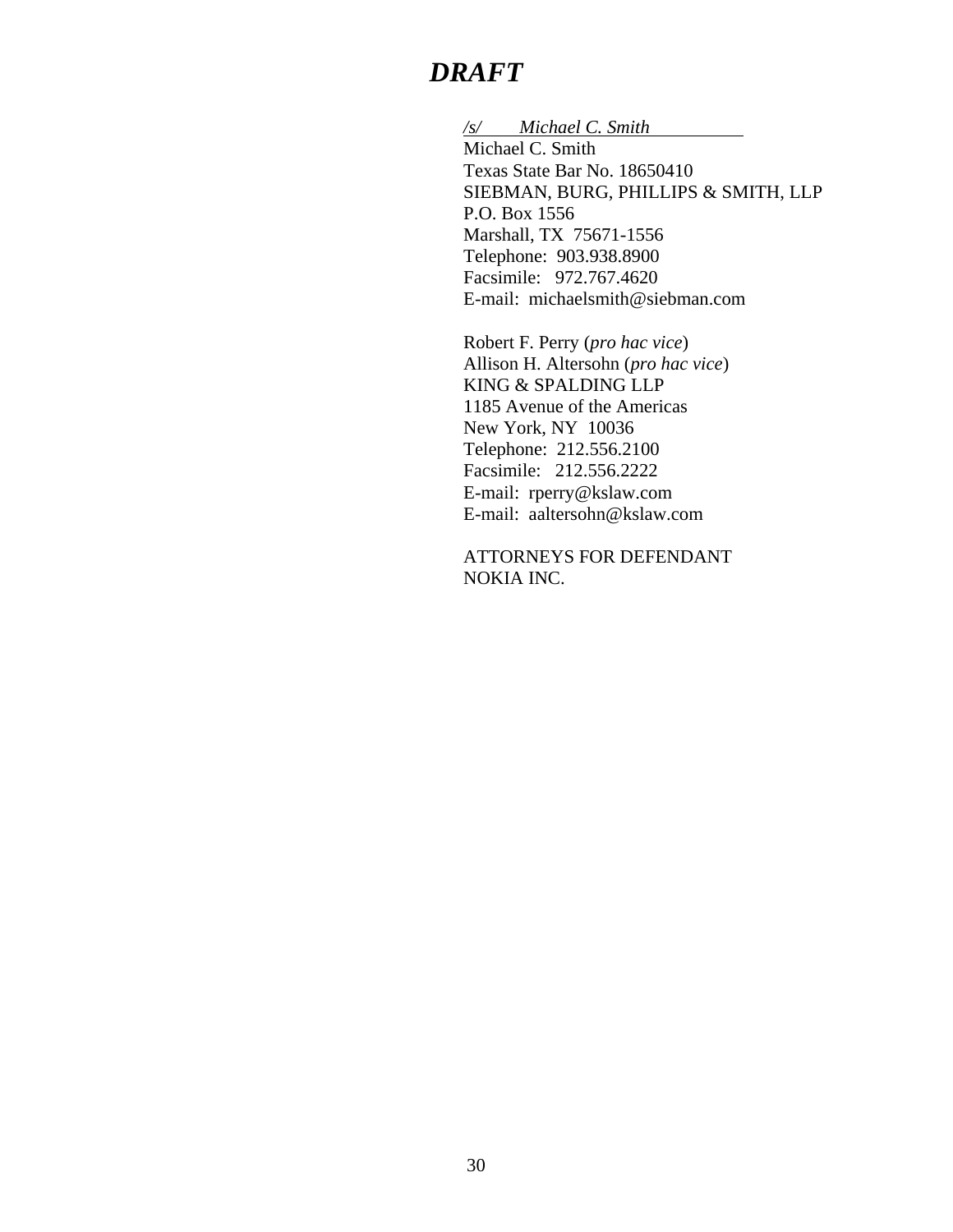*/s/ Michael E. Jones* 

Michael E. Jones Texas State Bar No. 18650410 Allen Franklin Gardner POTTER MINTON P.C. 110 N. College Suite 500 P.O. Box 359 Tyler, TX 75710-0359 Telephone: 903.597-8311 Facsimile: 903.593.0846 E-mail: mikejones@potterminton.com E-mail: allengardner@potterminto.com

Mark D. Rowland (*pro hac vice*) ROPES & GRAY 1900 University Avenue, 6th Floor East Palo Alto, CA 94303-2284 Telephone: 650.617.4016 Facsimile: 650.566.4144 E-mail: mark.rowland@ropesgray.com

ATTORNEYS FOR DEFENDANT RICOH INNOVATIONS, INC.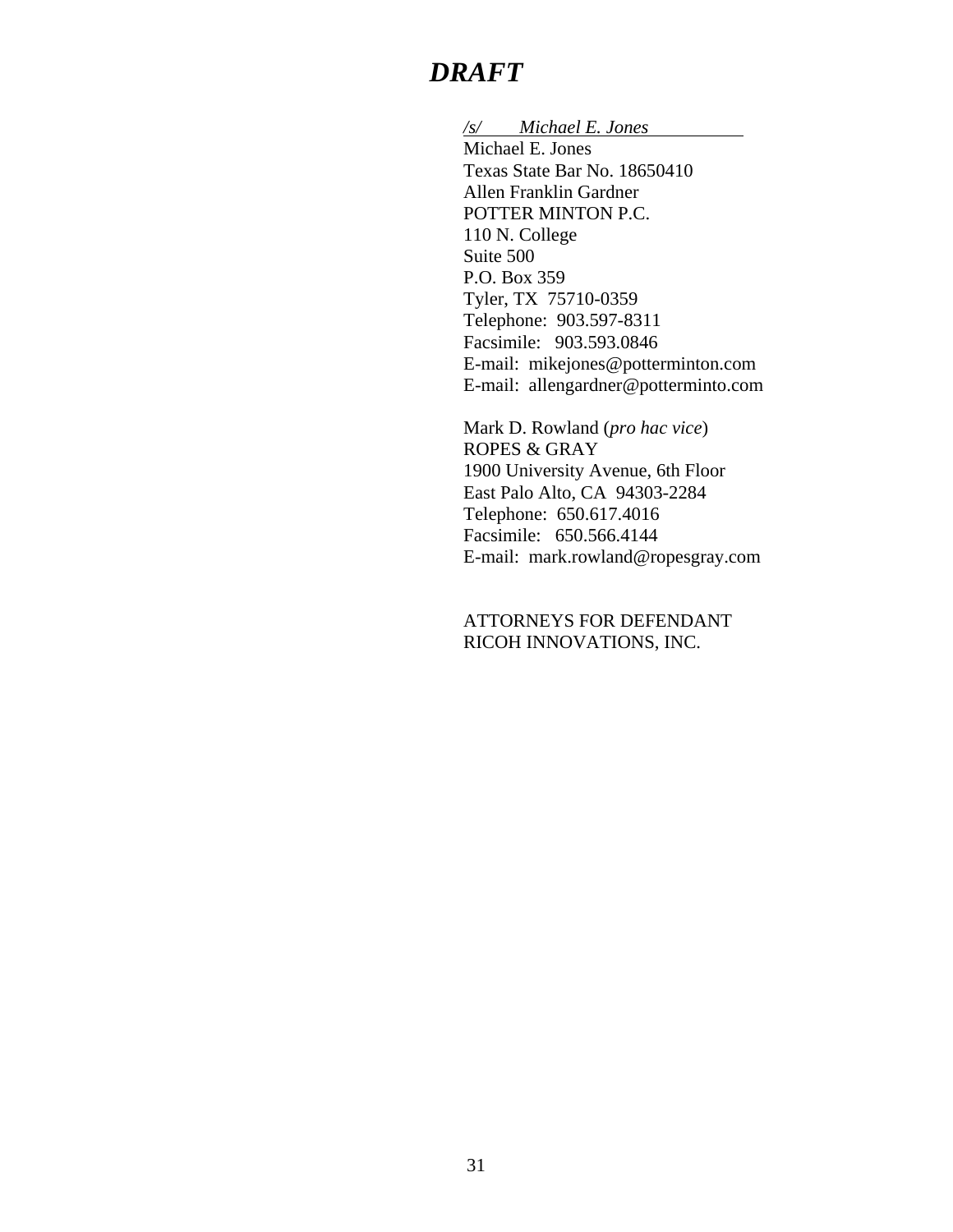#### **IN THE UNITED STATES DISTRICT COURT FOR THE EASTERN DISTRICT OF TEXAS MARSHALL DIVISION IN THE UNITED STATES DISTRICT COURT FOR THE EASTERN DISTRICT OF TEXAS MARSHALL DIVISION**

| C.A. No. 2:10-cv-00364-TJW-CE |
|-------------------------------|
|                               |
| <b>JURY TRIAL DEMANDED</b>    |
|                               |
|                               |
|                               |
|                               |
|                               |
|                               |
|                               |

#### **EXHIBIT A**

#### **ACKNOWLEDGEMENT AND AGREEMENT TO BE BOUND BY PROTECTIVE ORDER**

I, \_\_\_\_\_\_\_\_\_\_\_\_\_\_\_\_\_\_\_\_\_\_\_\_\_\_\_\_\_\_\_\_\_\_\_\_\_\_\_\_, declare that:

1. My present residential address is \_\_\_\_\_\_\_\_\_\_\_\_\_\_\_\_\_\_\_\_\_\_\_\_\_\_\_\_\_\_\_\_\_\_\_\_\_\_

 $\mathcal{L}=\mathcal{L}=\mathcal{L}=\mathcal{L}=\mathcal{L}=\mathcal{L}=\mathcal{L}=\mathcal{L}=\mathcal{L}=\mathcal{L}=\mathcal{L}=\mathcal{L}=\mathcal{L}=\mathcal{L}=\mathcal{L}=\mathcal{L}=\mathcal{L}=\mathcal{L}=\mathcal{L}=\mathcal{L}=\mathcal{L}=\mathcal{L}=\mathcal{L}=\mathcal{L}=\mathcal{L}=\mathcal{L}=\mathcal{L}=\mathcal{L}=\mathcal{L}=\mathcal{L}=\mathcal{L}=\mathcal{L}=\mathcal{L}=\mathcal{L}=\mathcal{L}=\mathcal{L}=\mathcal{$ 

2. My present employer is \_\_\_\_\_\_\_\_\_\_\_\_\_\_\_\_\_\_\_\_\_\_\_\_\_\_\_\_\_\_\_\_\_\_\_\_\_\_\_\_ and the

address of my present employer is \_\_\_\_\_\_\_\_\_\_\_\_\_\_\_\_\_\_\_\_\_\_\_\_\_\_\_\_\_\_\_\_\_\_\_\_\_\_\_\_\_\_\_\_\_\_\_\_\_.

3. My present occupation or job description is \_\_\_\_\_\_\_\_\_\_\_\_\_\_\_\_\_\_\_\_\_\_\_\_\_\_\_\_\_\_\_\_\_

4 I certify my understanding that the Protected Documents and information are

\_\_\_\_\_\_\_\_\_\_\_\_\_\_\_\_\_\_\_\_\_\_\_\_\_\_\_\_\_\_\_\_\_\_\_\_\_\_\_\_\_\_\_\_\_\_\_\_\_\_\_\_\_\_\_\_\_\_\_\_\_\_\_\_\_\_\_\_\_\_\_\_\_\_\_\_\_.

being provided to me pursuant to the terms and restrictions of the Protective Order, and that I